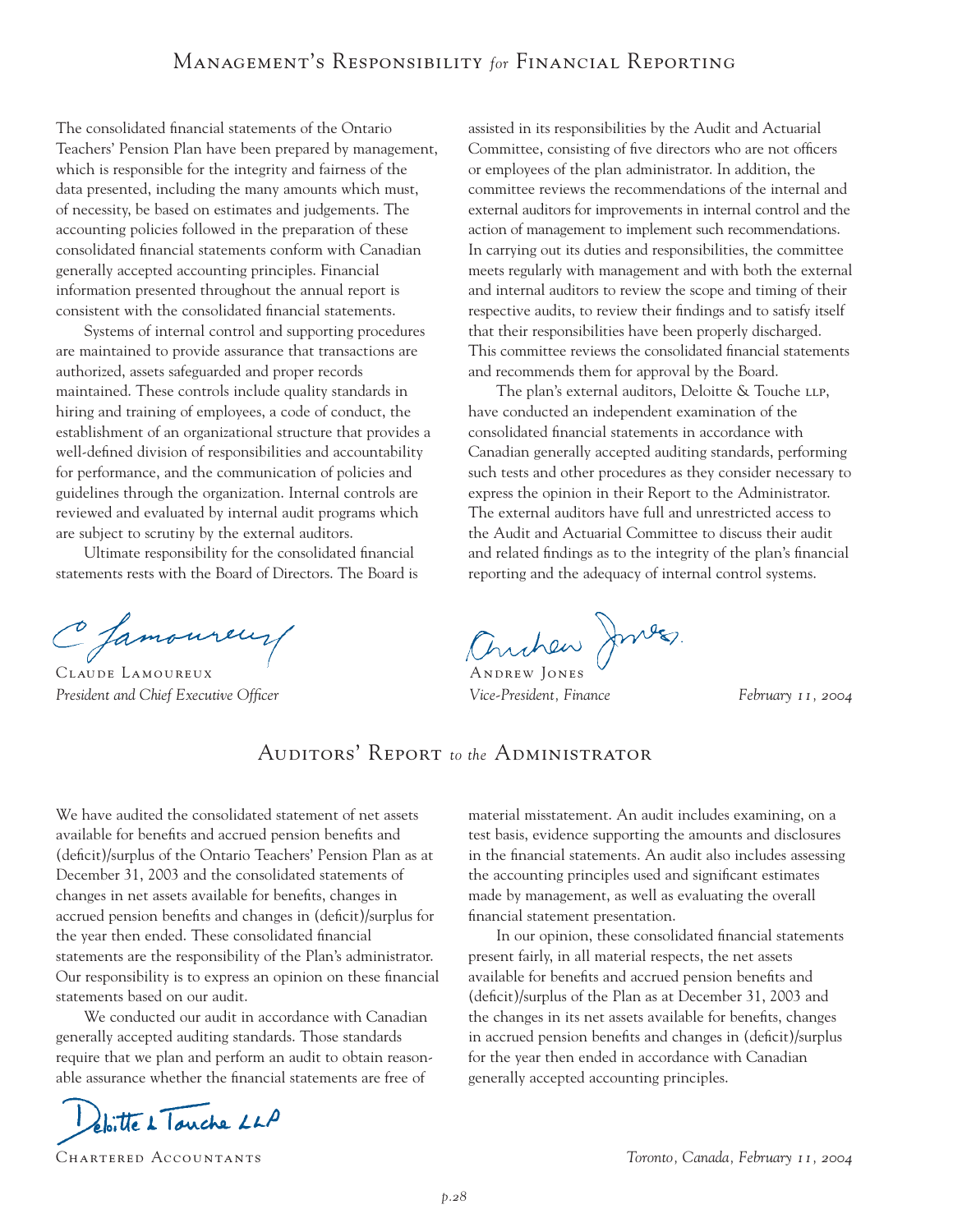## Actuaries' Opinion

Mercer Human Resource Consulting was retained by the Ontario Teachers' Pension Plan Board (the "Board") to perform an actuarial valuation of the assets and the going concern liabilities of the Ontario Teachers' Pension Plan (the "Plan") as at December 31, 2003, for inclusion in the Plan's financial statements. As part of the valuation, we examined the Plan's recent experience with respect to the non-economic assumptions and presented our findings to the Board.

The valuation of the Plan's actuarial liabilities was based on:

- membership data provided by the Ontario Teachers' Pension Plan Board as at December 31, 2002;
- methods prescribed by Section 4100 of the Canadian Institute of Chartered Accountants' Handbook for pension plan financial statements;
- real and nominal interest rates on long term Canada bonds at the end of 2003;
- assumptions about future events (for example, future rates of inflation and future retirement rates) which have been communicated to us as the Board's best estimate of these events; and
- information obtained from The Ontario Ministry of Labour and published reports on negotiated wage settlements in the 2002/03 and 2003/04 school years.

The objective of the financial statements is to fairly present the financial position of the Plan on December 31, 2003 as a going concern. This is different from the statutory valuation (the actuarial valuation required by the *Teachers' Pension Act* and the *Pension Benefits Act (Ontario))*, which uses actuarial methods prescribed by the *Teachers' Pension Act* to establish a prudent level for future contributions.

While the actuarial assumptions used to estimate liabilities for the Plan's financial statements represent the Board's best estimate of future events and market conditions at the end of 2003, and while in our opinion these assumptions are reasonable, the Plan's future experience will inevitably differ, perhaps significantly, from the actuarial assumptions. Any differences between the actuarial assumptions and future experience will emerge as gains or losses in future valuations, and will affect the financial position of the Plan, and the contributions required to fund it, at that time.

We have tested the data for reasonableness and consistency, and we believe it to be sufficient and reliable for the purposes of the valuation. We also believe that the methods employed in the valuation are appropriate for the purposes of the valuation, and that the assumptions used in the valuation are in accordance with accepted actuarial practice. Our opinions have been given, and our valuation has been performed, in accordance with accepted actuarial practice.

 $\frac{1}{2}$ 

Lester J. Wong, f.c.i.a Malcolm P. Hamilton, f.c.i.a. *February 11, 2004*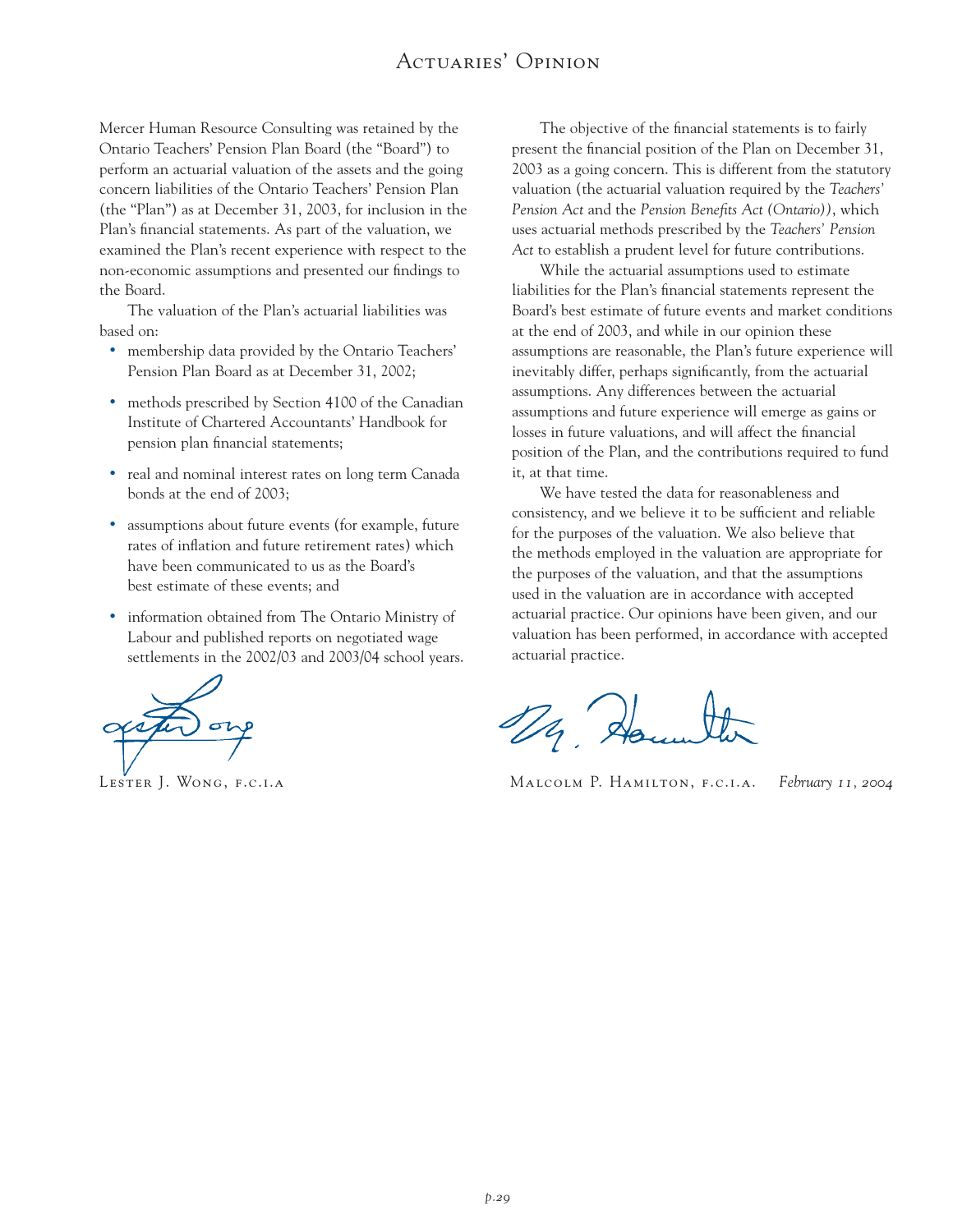# Consolidated Statement *of* Net Assets Available *for* Benefits *and* Accrued Pension Benefits *and* (Deficit)/Surplus

| as at December $31$ , 2003 (\$ millions)             | 2003     | 2002     |
|------------------------------------------------------|----------|----------|
| <b>NET ASSETS AVAILABLE FOR BENEFITS</b>             |          |          |
| Assets                                               |          |          |
| Investments (note $2$ )                              | \$85,277 | \$88,671 |
| Receivable from the Province of Ontario (note 3)     | 1,360    | 1,324    |
| Receivable from brokers                              | 414      | 82       |
| Cash                                                 | 32       | 124      |
| Fixed assets                                         | 7        | 5        |
|                                                      | 87,090   | 90,206   |
| Liabilities                                          |          |          |
| Investment-related liabilities (note 2a)             | 10,846   | 23,234   |
| Due to brokers                                       | 412      | 640      |
| Accounts payable and accrued liabilities             | 155      | 119      |
|                                                      | 11,413   | 23,993   |
| Net assets available for benefits                    | 75,677   | 66,213   |
| Actuarial asset value adjustment (note 4)            | 3,480    | 9,644    |
| Actuarial value of net assets available for benefits | \$79,157 | \$75,857 |
| ACCRUED PENSION BENEFITS AND (DEFICIT)/SURPLUS       |          |          |
| Accrued pension benefits (note 5)                    | \$83,123 | \$73,665 |
| (Deficit)/surplus                                    | (3,966)  | 2,192    |
| Accrued pension benefits and (deficit)/surplus       | \$79,157 | \$75,857 |

On behalf of the Board:

D. Han ı *Chair Board Member*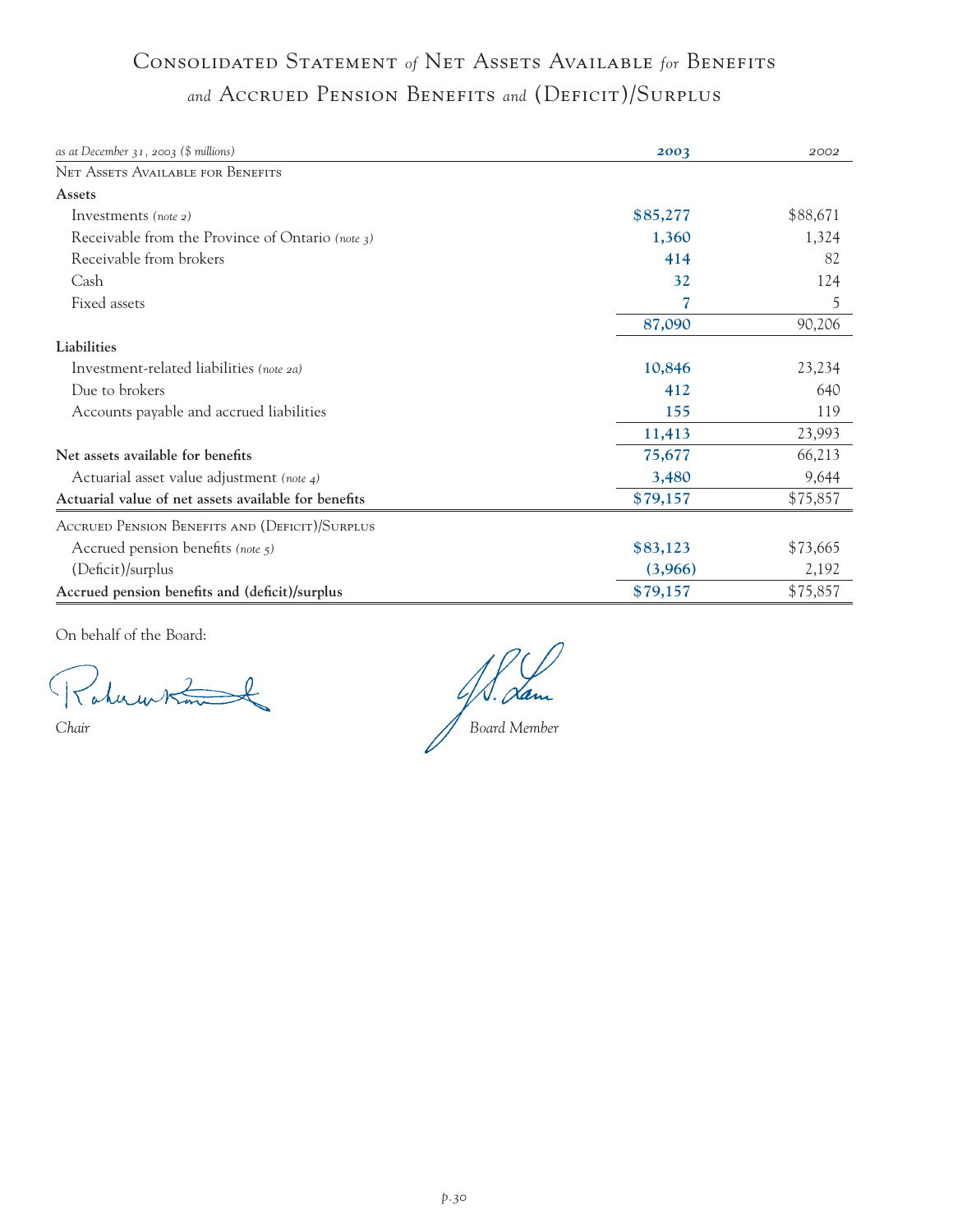# Consolidated Statement *of* Changes *in* Net Assets Available *for* Benefits

| for the year ended December $31$ , $2003$ (\$ millions) | 2003     | 2002     |
|---------------------------------------------------------|----------|----------|
| Net assets available for benefits, beginning of year    | \$66,213 | \$69,456 |
| Investment operations                                   |          |          |
| Investment income/( $\log$ ) (note 8)                   | 11,424   | (1,411)  |
| Investment expenses (note 13a)                          | (162)    | (105)    |
| Net investment operations                               | 11,262   | (1,516)  |
| Member service operations                               |          |          |
| Contributions (note $_{11}$ )                           | 1,435    | 1,383    |
| Benefits (note 12)                                      | (3,199)  | (3,076)  |
| Member service expenses (note $13b$ )                   | (34)     | (34)     |
| Net member service operations                           | (1,798)  | (1, 727) |
| Increase/(decrease) in net assets                       | 9,464    | (3,243)  |
| Net assets available for benefits, end of year          | \$75,677 | \$66,213 |

## Consolidated Statement *of* Changes *in* Accrued Pension Benefits

| for the year ended December $31$ , $2003$ (\$ millions) | 2003     | 2002     |
|---------------------------------------------------------|----------|----------|
| Accrued pension benefits, beginning of year             | \$73,665 | \$65,431 |
| Increase in accrued pension benefits                    |          |          |
| Interest on accrued pension benefits                    | 4,311    | 4,081    |
| Benefits accrued                                        | 2,001    | 1,742    |
| Changes in actuarial assumptions (note 5a)              | 5,560    | 5,276    |
| Experience losses (note 5c)                             | 785      | 211      |
|                                                         | 12,657   | 11,310   |
| Decrease in accrued pension benefits                    |          |          |
| Benefits paid (note 12)                                 | 3,199    | 3,076    |
| Net increase in accrued pension benefits                | 9,458    | 8,234    |
| Accrued pension benefits, end of year                   | \$83,123 | \$73,665 |

# Consolidated Statement *of* Changes *in* (Deficit)/Surplus

| for the year ended December $31$ , $2003$ (\$ millions)  | 2003      | 2002    |
|----------------------------------------------------------|-----------|---------|
| Surplus, beginning of year                               | \$2,192   | \$6,998 |
| Increase/(decrease) in net assets available for benefits | 9,464     | (3,243) |
| Change in actuarial asset value adjustment (note 4)      | (6,164)   | 6,671   |
| Increase in actuarial value of net assets                |           |         |
| available for benefits                                   | 3,300     | 3,428   |
| Net increase in accrued pension benefits                 | (9, 458)  | (8,234) |
| (Deficit)/surplus, end of year                           | \$(3,966) | \$2,192 |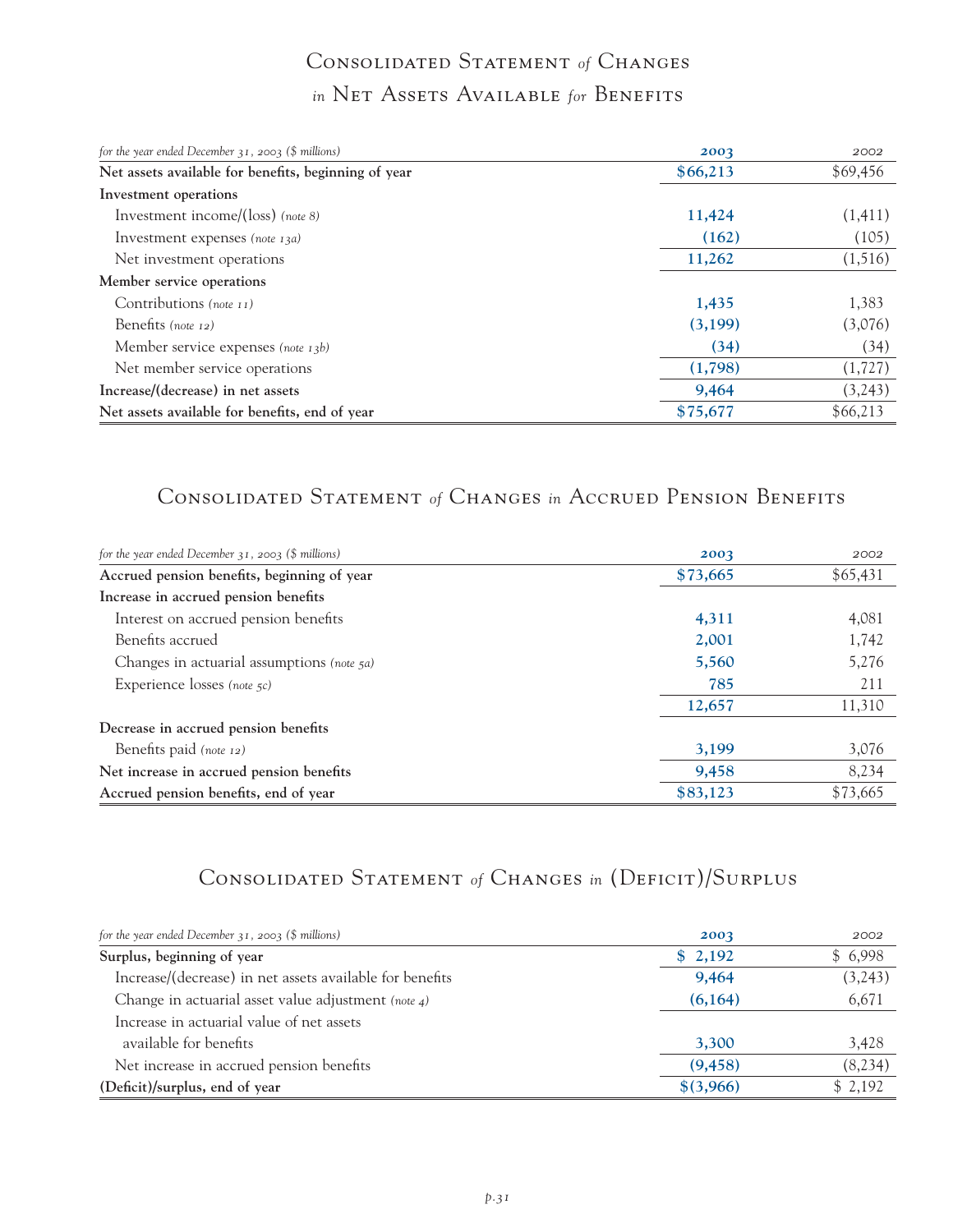## Notes *to* Consolidated Financial Statements

*for the year ended December 31, 2003*

## Description of Plan

The following description of the Ontario Teachers' Pension Plan (the Plan) is a summary only. For more complete information, reference should be made to the *Teachers' Pension Act* (the TPA) as amended.

### *a) General*

The Plan is governed by the TPA. It is a contributory defined benefit pension plan co-sponsored by the Province of Ontario (the Province) and Plan members, represented by the Ontario Teachers' Federation (the OTF). The terms of the Plan are set out in the Partners' Agreement.

The Plan is registered with the Financial Services Commission of Ontario and under the *Income Tax Act (Canada)* (registration number 0345785) as a Registered Pension Plan not subject to income taxes.

The Plan is administered and the investments are managed by the Ontario Teachers' Pension Plan Board (the Board). Under the TPA, the Board is constituted as a corporation without share capital to which the *Corporations Act (Ontario)* does not apply.

## *b) Funding*

Plan benefits are funded by contributions and investment earnings. Contributions are made by active members of the Plan and matched by the Province and designated private schools and organizations. The determination of the value of the benefits and required contributions is made on the basis of periodic actuarial valuations.

### *c) Retirement pensions*

A retirement pension is available based on the number of years of credited service, the average of the best five annual salaries and the age of the member at retirement. A member is eligible for a reduced retirement pension from age 55, or age 50 provided the member ceased to be employed in education after June 29, 2001. An unreduced retirement pension is available at age 65 or at any age if the member has 35 years' credit or if the sum of a member's age and qualifying service equals 90, or 85 provided the member ceased to be employed in education after May 31, 1998.

#### *d) Disability pensions*

A disability pension is available at any age to a disabled member with a minimum of 10 years of qualifying service. The type of disability pension is determined by the extent of the disability.

#### *e) Death benefits*

Death benefits are available on the death of an active member and may be available on the death of a retired member. The benefit may take the form of a survivor pension, lump sum payment or both.

#### *f) Escalation of benefits*

Pension benefits are adjusted annually for inflation at 100% of the Consumer Price Index, subject to a limit of 8% in any one year with any excess carried forward.

## *g) Retirement Compensation Arrangement*

The Retirement Compensation Arrangement (RCA) has been created by agreement between the co-sponsors as a supplementary plan to provide the members of the Plan with benefits that, due to limitations imposed by the *Income Tax Act (Canada)* and its regulations, cannot be provided under the Registered Pension Plan. Because the RCA is a separate trust, the net assets available for benefits and accrued benefits of the RCA are not included in these financial statements.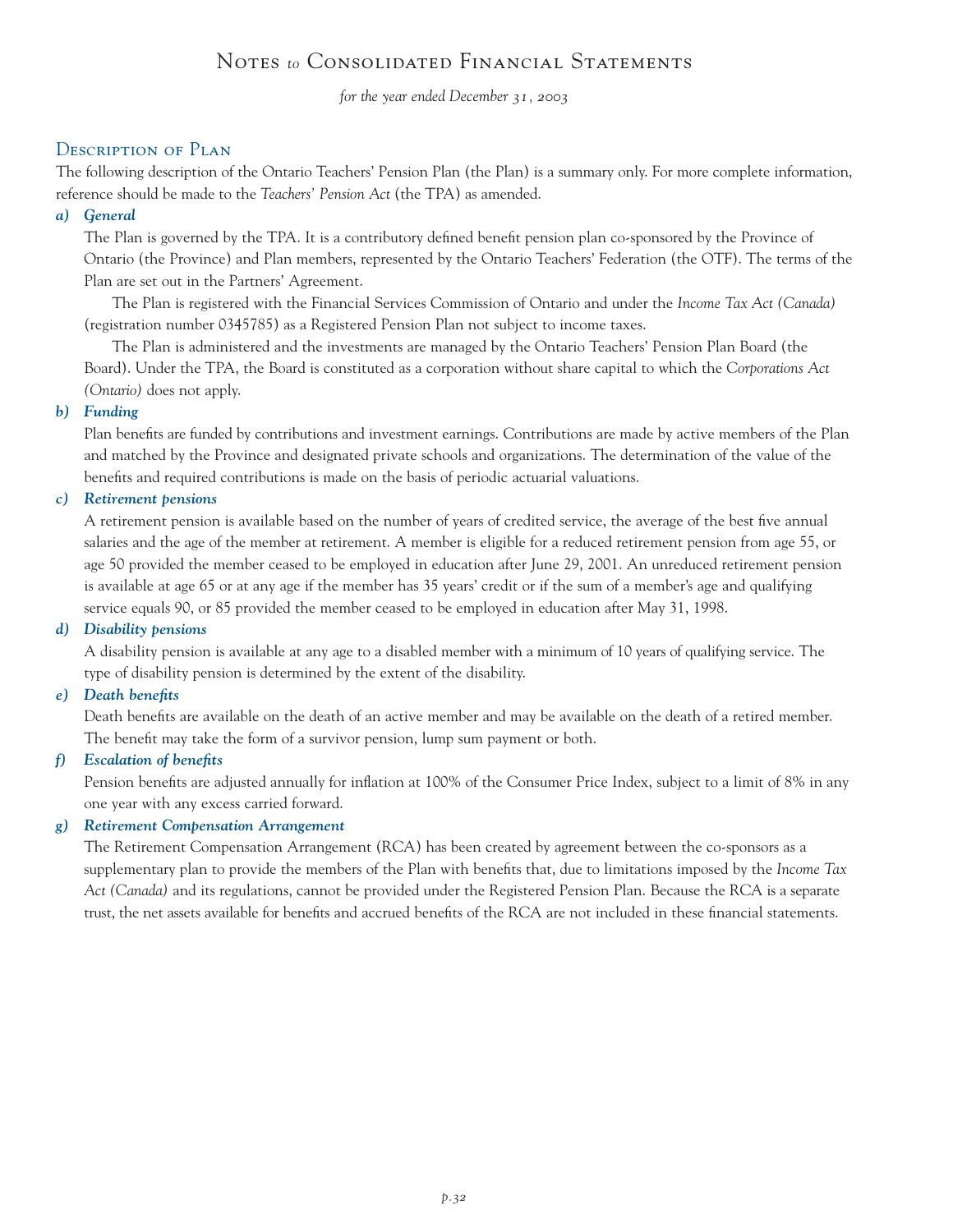## 1. Summary of Significant Accounting Policies

#### *a) Basis of presentation*

These financial statements present the financial position and the results of operations of the Plan and are prepared in accordance with Canadian generally accepted accounting principles.

The financial statements of wholly owned subsidiary companies are consolidated as part of the Plan's financial statements. The Plan's financial statements include its proportionate share of the fair value of assets, liabilities and operations of investments in significant joint ventures.

Certain comparative figures have been reclassified to conform with the current year's presentation.

#### *b) Investments and investment-related receivables and liabilities*

#### *Fair value*

Investments and investment-related receivables and liabilities are stated at fair value. Fair value is an estimate of the amount of consideration that would be agreed upon in an arm's length transaction between knowledgeable, willing parties who are under no compulsion to act.

Where ascertainable, fair values are based on public market prices or quotations from investment dealers. Where public market prices or quotations are not ascertainable, fair values are derived using methods such as discounted cash flows, earnings multiples, appraisals, prevailing market rates for instruments with similar characteristics and other pricing models, as appropriate.

#### *Trade-date reporting*

Purchases and sales of investments and derivative contracts are recorded as of the trade date (the date upon which the substantial risks and rewards have been transferred).

#### *Investment income*

Dividend income is recognized based on the ex-dividend date and interest income, and real estate income is recognized on the accrual basis as earned. Investment income also includes realized and unrealized gains and losses. Since real estate income is determined on a fair value basis, a charge for depreciation and amortization is excluded.

#### *c) Foreign currency translation*

Assets and liabilities denominated in foreign currencies are translated into Canadian dollars at the exchange rates prevailing on the year-end date. Income and expenses are translated into Canadian dollars at the exchange rates prevailing on the dates of the transactions. The realized and unrealized gains and losses arising from these translations are included in investment income.

#### *d) Accrued pension benefits*

The value of accrued pension benefits and changes therein during the year are based on an actuarial valuation prepared by an independent firm of actuaries. The valuation is made as at the start of the year and then extrapolated to year-end. It uses the projected benefit method pro-rated on service and management's best estimate, as at the valuation date, of various economic and non-economic assumptions.

#### *e) Use of estimates*

In preparing these financial statements, management must make certain estimates and assumptions that primarily affect the reported values of assets and liabilities, related income and expenses and related disclosures.

#### 2. Investments

The Plan invests directly or through derivatives in fixed income, equities and inflation-sensitive investments in accordance with its policy of asset diversification. The purpose of such diversification is to minimize the likelihood of an overall reduction in surplus and maximize the opportunity for gains across the investment portfolio.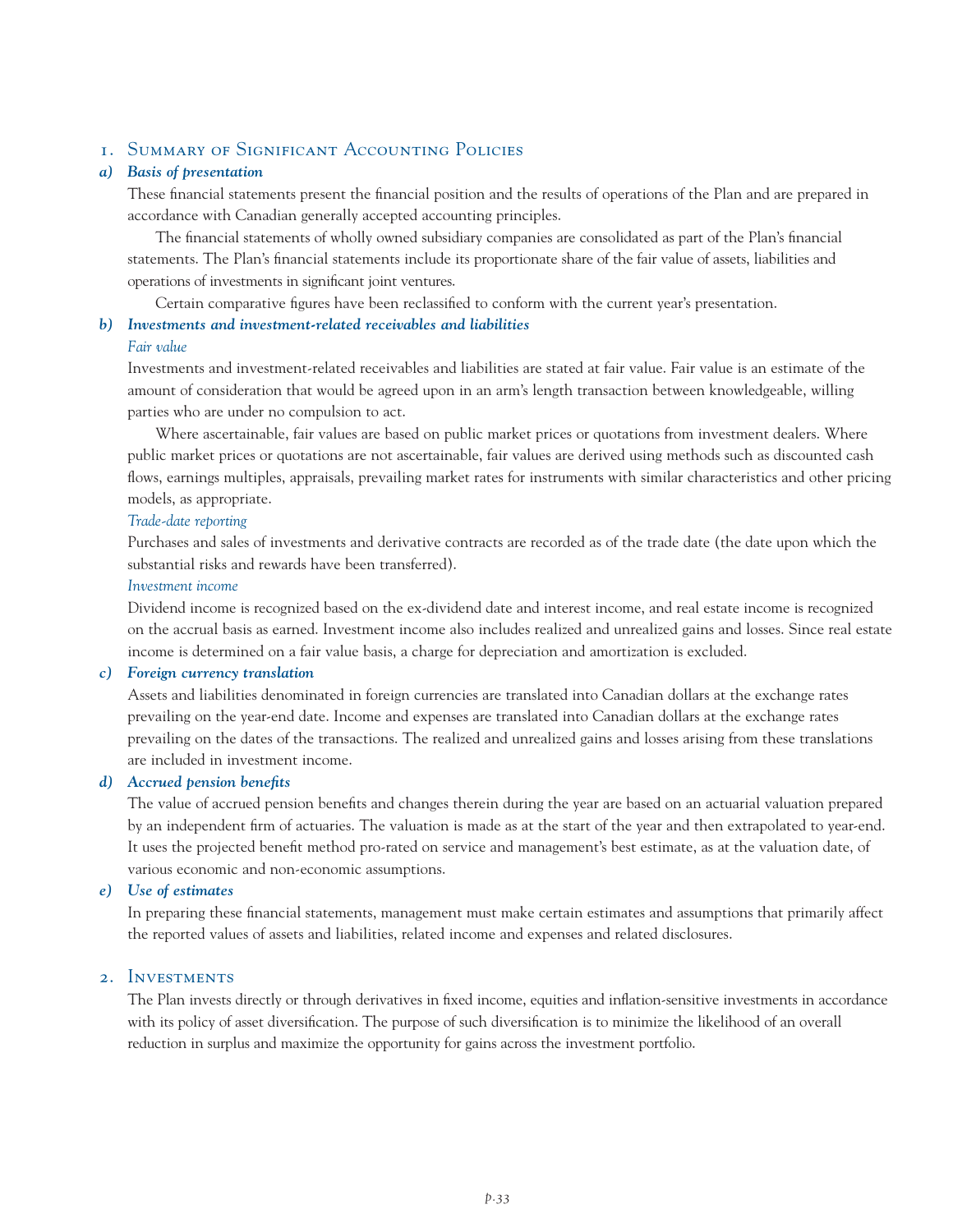*a) Investments <sup>1</sup> before allocating the effect of derivative contracts and investment-related receivables and liabilities* The schedule below summarizes the Plan's investments, including net accrued interest and dividends of \$441 million (2002 – \$494 million), before allocating the effect of derivative contracts and investment-related receivables and liabilities, as at December 31:

| $($$ millions)                                  |                   | 2003     |            | 2002      |  |
|-------------------------------------------------|-------------------|----------|------------|-----------|--|
|                                                 | <b>Fair Value</b> | Cost     | Fair Value | Cost      |  |
| Fixed income                                    |                   |          |            |           |  |
| Debentures                                      | \$12,608          | \$9,963  | \$14,261   | \$11,064  |  |
| Bonds                                           | 14,053            | 14,028   | 11,181     | 10,890    |  |
| Money-market securities                         | 5,212             | 5,202    | 9,735      | 9,802     |  |
| Alternative investments <sup>2</sup>            | 4,029             | 3,518    | 3,961      | 3,072     |  |
|                                                 | 35,902            | 32,711   | 39,138     | 34,828    |  |
| Equity                                          |                   |          |            |           |  |
| Publicly traded                                 |                   |          |            |           |  |
| Canadian                                        | 10,700            | 7,537    | 9,439      | 8,485     |  |
| <b>United States</b>                            | 3,586             | 3,492    | 3,469      | 3,996     |  |
| Non-North American                              | 5,594             | 5,351    | 5,400      | 6,370     |  |
| Non-Publicly traded                             |                   |          |            |           |  |
| Canadian (note 6)                               | 2,204             | 2,104    | 2,253      | 2,185     |  |
| <b>United States</b>                            | 1,122             | 1,366    | 704        | 949       |  |
| Non-North American                              | 1,319             | 1,243    | 990        | 1,189     |  |
|                                                 | 24,525            | 21,093   | 22,255     | 23,174    |  |
| Inflation-sensitive investments                 |                   |          |            |           |  |
| Real estate (note 7)                            | 10,397            | 9,734    | 12,054     | 11,056    |  |
| Real-rate products                              |                   |          |            |           |  |
| Canadian                                        | 6,498             | 5,035    | 5,184      | 4,227     |  |
| <b>United States</b>                            | 771               | 649      | 1,149      | 909       |  |
| Infrastructure and timber                       | 2,222             | 2,085    | 1,000      | 963       |  |
|                                                 | 19,888            | 17,503   | 19,387     | 17,155    |  |
|                                                 | 80,315            | 71,307   | 80,780     | 75,157    |  |
| Investment-related receivables                  |                   |          |            |           |  |
| Securities purchased under agreements to resell | 1,740             | 1,742    | 5,726      | 5,701     |  |
| Cash collateral deposited under securities      |                   |          |            |           |  |
| borrowing arrangements                          |                   |          | 272        | 270       |  |
| Derivative-related, net                         | 3,222             | 565      | 1,893      | 1,231     |  |
| Investments                                     | 85,277            | 73,614   | 88,671     | 82,359    |  |
| Investment-related liabilities                  |                   |          |            |           |  |
| Securities sold under agreements to repurchase  | (2,211)           | (2,214)  | (10, 913)  | (10, 862) |  |
| Securities sold but not yet purchased           |                   |          |            |           |  |
| Fixed income                                    | (1,520)           | (1, 532) | (4,037)    | (3,935)   |  |
| Equities                                        |                   |          | (259)      | (276)     |  |
| Significant joint ventures (note 6)             | (815)             | (815)    | (764)      | (764)     |  |
| Real estate (note 7)                            | (4,202)           | (3,926)  | (4, 774)   | (4,297)   |  |
| Derivative-related, net                         | (2,098)           | (1,061)  | (2, 487)   | (369)     |  |
|                                                 | (10, 846)         | (9, 548) | (23, 234)  | (20, 503) |  |
| Net investments (note 2c)                       | \$74,431          | \$64,066 | \$65,437   | \$61,856  |  |

<sup>1</sup> For additional details, refer to the schedule of Investments over \$50 million on page 49.

<sup>2</sup> *Comprised of hedge funds, managed futures accounts and fund-of-funds programs.*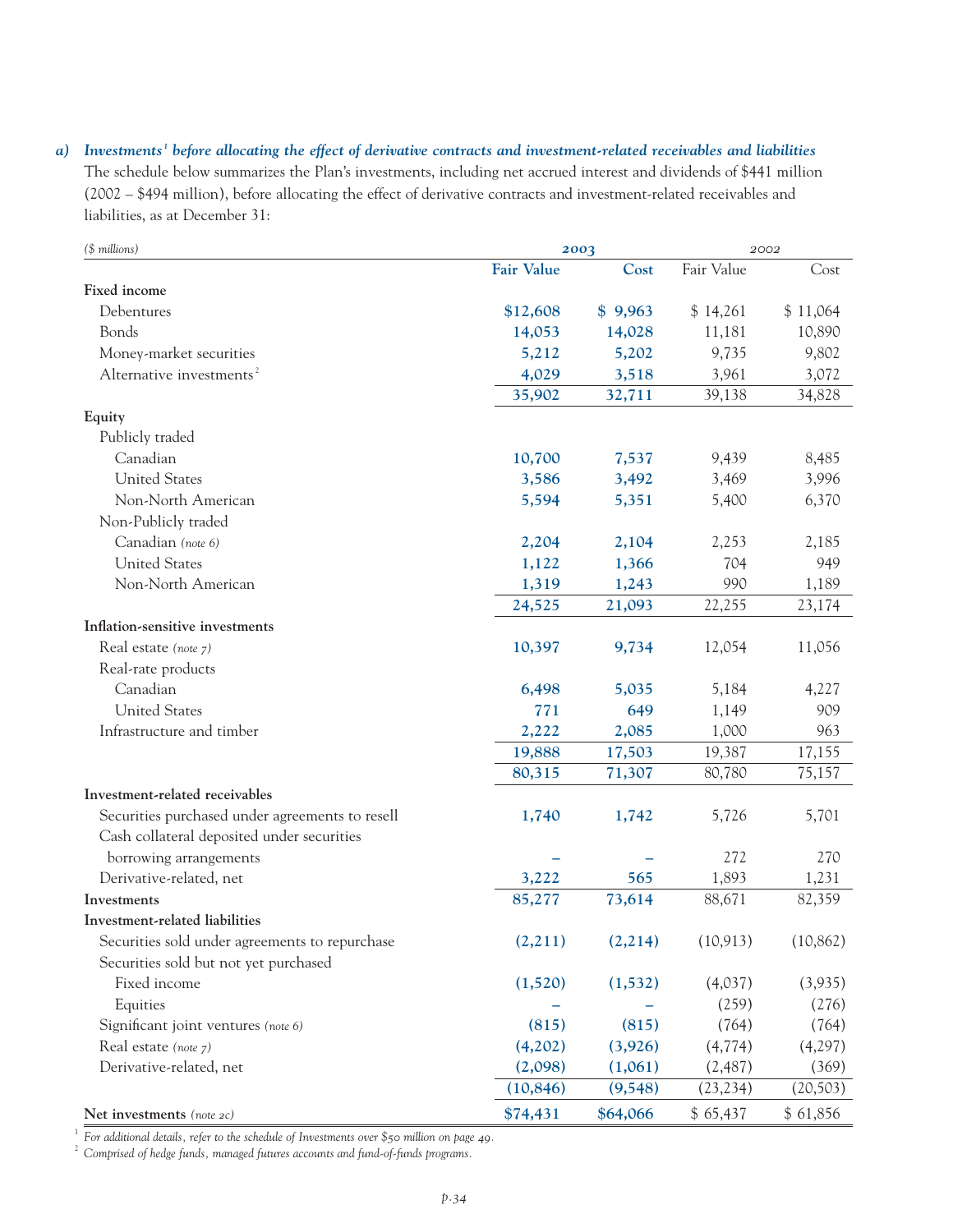#### *b) Derivative contracts*

Derivative contracts are financial contracts, the value of which is derived from the value of underlying assets, commodities, indices, interest rates or currency rates. Derivative contracts are transacted either in the over-the-counter (OTC) market or on regulated exchanges. The Plan utilizes derivatives to manage its asset mix and foreign currencies exposure. Derivatives are also utilized in value added programs in a manner consistent with the Plan's investment objectives.

Notional amounts of derivative contracts represent the volume of outstanding transactions and do not represent the potential gain, loss or net exposure associated with the market or credit risk of such transactions. Rather, they serve as the basis upon which the returns from, and the fair value of, the contracts are determined.

The following schedule summarizes the notional amounts and fair value of the Plan's derivative contracts held as at December 31:

| (\$ millions)                                                        | 2003     |                         | 2002     |                        |
|----------------------------------------------------------------------|----------|-------------------------|----------|------------------------|
|                                                                      | Notional | <b>Fair Value</b>       | Notional | Fair Value             |
| <b>Equity and Commodity Derivatives</b>                              |          |                         |          |                        |
| Swaps                                                                | \$20,993 | \$1,514                 | \$15,261 | $\frac{1}{2}$<br>(736) |
| Futures                                                              | 5,870    | (50)                    | 2,535    | 24                     |
| Options:                                                             |          |                         |          |                        |
| Listed<br>- purchased                                                | 63       |                         | 8        | 1                      |
| - written                                                            | 102      | (1)                     | 1        | (2)                    |
| <b>OTC</b><br>- purchased                                            | 1,883    | 41                      | 548      | 58                     |
| - written                                                            | 2,129    | (46)                    | 908      | (61)                   |
|                                                                      |          | 1,458                   |          | (716)                  |
| <b>Interest Rate Derivatives</b>                                     |          |                         |          |                        |
| Swaps                                                                | 32,694   | (182)                   | 22,828   | (506)                  |
| Futures                                                              | 35,663   | (9)                     | 21,977   | (6)                    |
| Options:                                                             |          |                         |          |                        |
| Listed<br>- purchased                                                | 5,302    | $\overline{\mathbf{4}}$ | 2,918    | 7                      |
| - written                                                            | 2,461    | (5)                     | 3,733    | (6)                    |
| <b>OTC</b><br>- purchased                                            | 11,077   | 132                     | 5,867    | 119                    |
| - written                                                            | 11,500   | (106)                   | 4,022    | (113)                  |
|                                                                      |          | (166)                   |          | (505)                  |
| <b>Currency Derivatives</b>                                          |          |                         |          |                        |
| Swaps                                                                | 529      | 53                      | 510      | (43)                   |
| Forwards                                                             | 36,692   | 259                     | 52,246   | (119)                  |
| Options:                                                             |          |                         |          |                        |
| <b>OTC</b><br>- purchased                                            | 4,234    | 59                      | 7,569    | 37                     |
| - written                                                            | 568      | (18)                    | 588      | (19)                   |
|                                                                      |          | 353                     |          | (144)                  |
| <b>Credit Derivatives</b>                                            |          |                         |          |                        |
| Credit default swaps<br>- purchased                                  | 380      | 85                      | 338      | 51                     |
| - written                                                            | 403      | 1                       | 405      | (4)                    |
| Total return swaps                                                   | 583      | (5)                     | 644      | (35)                   |
|                                                                      |          | 81                      |          | 12                     |
| <b>Other Derivatives</b>                                             |          |                         |          |                        |
| Volatility/variance swaps                                            | 951      | 3                       | 1,920    | (136)                  |
| Dividend swaps                                                       | 107      | 19                      | 78       | 1                      |
|                                                                      |          | 22                      |          | (135)                  |
|                                                                      |          | 1,748                   |          | (1, 488)               |
| Less: Net cash collateral (received)/paid under derivative contracts |          | (624)                   |          | 894                    |
| Net fair value of derivative contracts                               |          | \$1,124                 |          | (594)<br>$\$\$         |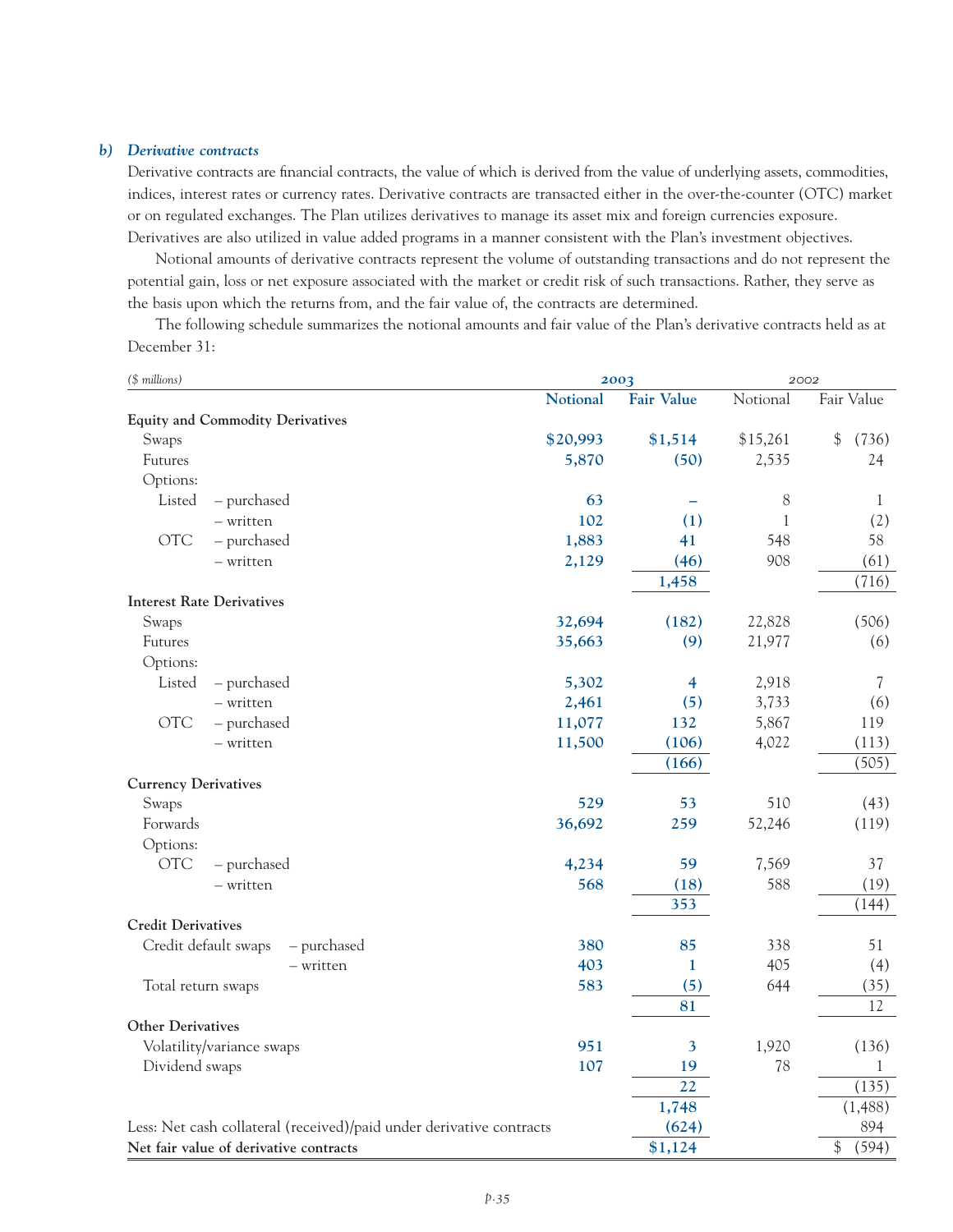The net fair value of derivative contracts as at December 31 on the previous page is represented by:

| (\$ millions)                                       | 2003    | 2002    |
|-----------------------------------------------------|---------|---------|
| Derivative-related receivables                      | \$3,941 | \$1,882 |
| Cash collateral paid under derivative contracts     | 157     | 968     |
| Derivative-related liabilities                      | (2,193) | (3,370) |
| Cash collateral received under derivative contracts | (781)   | (74)    |
|                                                     | \$1,124 | (594)   |

The derivative contracts on the previous page mature within one year except for the following, which have a weighted average maturity (in years) as follows:

|                                         |                 | 2003                |                | 2002                |  |
|-----------------------------------------|-----------------|---------------------|----------------|---------------------|--|
|                                         |                 | Weighted<br>Average |                | Weighted<br>Average |  |
|                                         | <b>Notional</b> | <b>Maturity</b>     | Notional       | Maturity            |  |
|                                         | $($$ millions)  | (years)             | $($$ millions) | (years)             |  |
| <b>Equity and Commodity Derivatives</b> |                 |                     |                |                     |  |
| Swaps                                   | \$3,260         | 2.6                 | $\$\$<br>824   | 1.5                 |  |
| <b>Interest Rate Derivatives</b>        |                 |                     |                |                     |  |
| Swaps                                   | 30,064          | 7.3                 | 19,122         | 8.2                 |  |
| OTC options                             | 5,900           | 3.8                 | 3,873          | 5.0                 |  |
| <b>Currency Derivatives</b>             |                 |                     |                |                     |  |
| Swaps                                   | 530             | 4.2                 | 434            | 5.0                 |  |
| Forwards                                | 681             | 1.1                 | 2,560          | 1.2                 |  |
| <b>Credit Derivatives</b>               |                 |                     |                |                     |  |
| Credit default swaps                    | 630             | 3.9                 | 661            | 3.3                 |  |
| Total return swaps                      | 572             | 4.6                 | 643            | 4.6                 |  |
| <b>Other Derivatives</b>                |                 |                     |                |                     |  |
| Volatility/variance swaps               | 220             | 2.3                 | 649            | 1.8                 |  |
| Dividend swaps                          | 80              | 3.3                 | 78             | 2.9                 |  |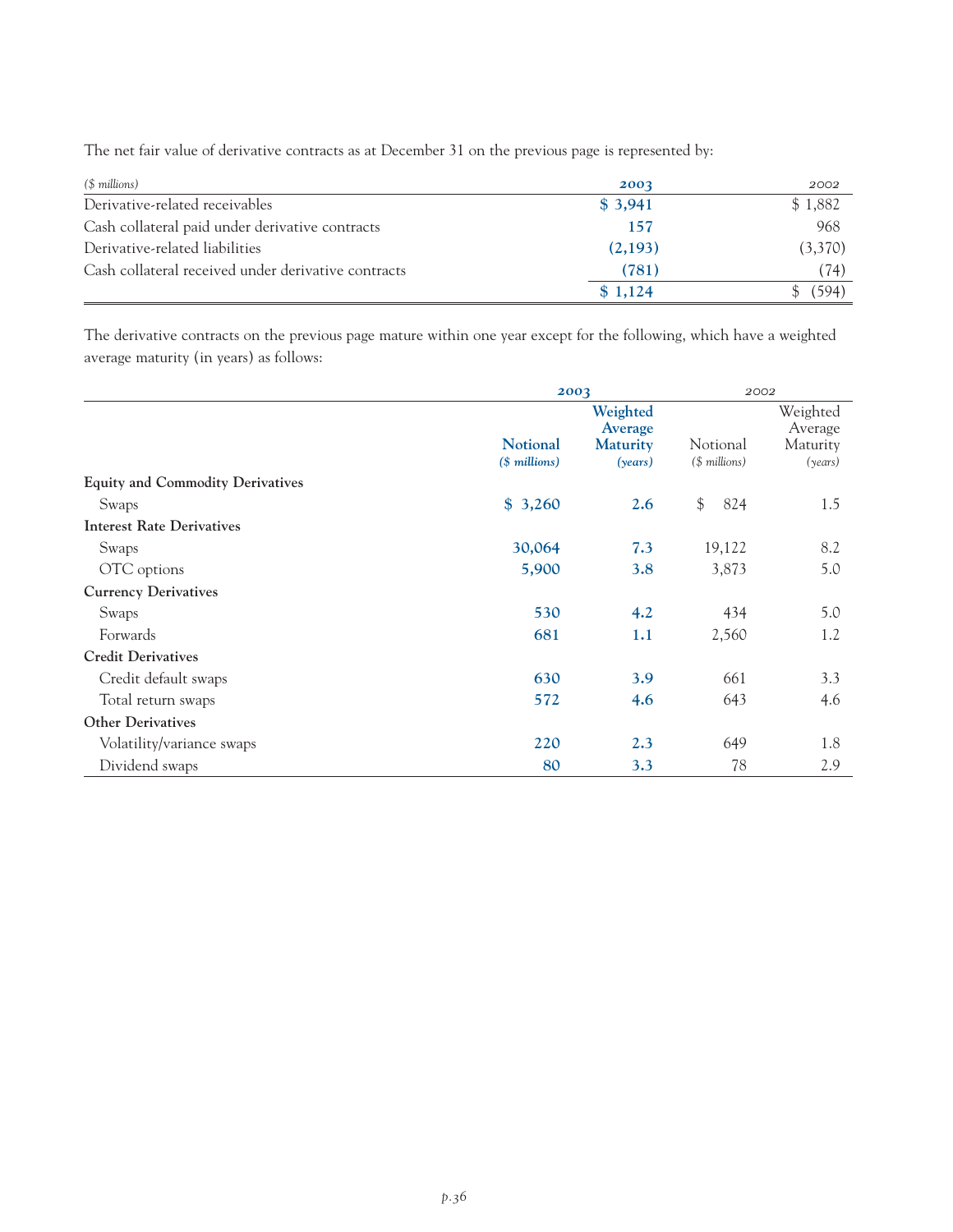#### *c) Investment asset mix*

The Plan has a policy asset mix of approximately 50% equities, 20% fixed income and 30% inflation-sensitive investments at December 31, 2003 and December 31, 2002.

After allocating direct investments, derivative contracts, and investment-related receivables and liabilities to asset mix categories, the Plan's assets as at December 31 are summarized below:

|                                            | 2003                 |                  | 2002                 |           |
|--------------------------------------------|----------------------|------------------|----------------------|-----------|
|                                            | <b>Effective Net</b> |                  | <b>Effective Net</b> |           |
|                                            | Investments          |                  | Investments          |           |
|                                            | at Fair Value        | <b>Asset Mix</b> | at Fair Value        | Asset Mix |
|                                            | $($$ millions)       | (% )             | (\$ millions)        | (% )      |
| Fixed income                               |                      |                  |                      |           |
| Bonds                                      | \$10,303             | 14%              | \$9,855              | 15%       |
| Alternative investments                    | 4,088                | 5                | 3,948                | 6         |
| Absolute return strategies                 | 6,599                | 9                | 2,513                | 4         |
| Money market                               | 2,056                | 3                | 1,853                | 3         |
| Debt on real estate properties (note $7$ ) | (3,670)              | (5)              | (4,214)              | (7)       |
|                                            | 19,376               | 26               | 13,955               | 21        |
| Equity                                     |                      |                  |                      |           |
| Canadian                                   | 15,193               | 20               | 13,430               | 21        |
| <b>United States</b>                       | 6,752                | 9                | 6,657                | 10        |
| Non-North American                         | 12,386               | 17               | 11,529               | 18        |
|                                            | 34,331               | 46               | 31,616               | 49        |
| Inflation-sensitive investments            |                      |                  |                      |           |
| Real estate, net (note 7)                  | 9,865                | 13               | 11,494               | 18        |
| Real-rate products                         | 7,069                | 9                | 5,918                | 9         |
| Commodities                                | 1,890                | 3                | 1,483                | 2         |
| Infrastructure and timber                  | 1,900                | 3                | 971                  |           |
|                                            | 20,724               | 28               | 19,866               | 30        |
| Total net investments                      | \$74,431             | 100%             | \$65,437             | 100%      |

#### *d) Interest rate risk*

The value of the Plan's assets is affected by short-term changes in nominal interest rates and equity markets. Pension liabilities are exposed to long-term market interest rates as well as expectations for salary escalation.

The Plan's primary exposure is to a decline in the long-term real rate of return which may result in higher contribution rates required to meet pension obligations. As at December 31, 2003, holding the inflation and salary escalation assumptions constant, a 1% decrease in the assumed long-term real rates of return would result in an increase in the pension liabilities of approximately 15% (2002 – 14%).

After giving effect to the derivative contracts and investment-related receivables and liabilities discussed in note 2b, a 1% increase in nominal interest rates would result in a decline in the value of the fixed income securities of 6.2% (2002 – 5.7%). Similarly, a 1% increase in real interest rates would result in a decline in the value of the real-rate securities of 16% (2002 – 16%).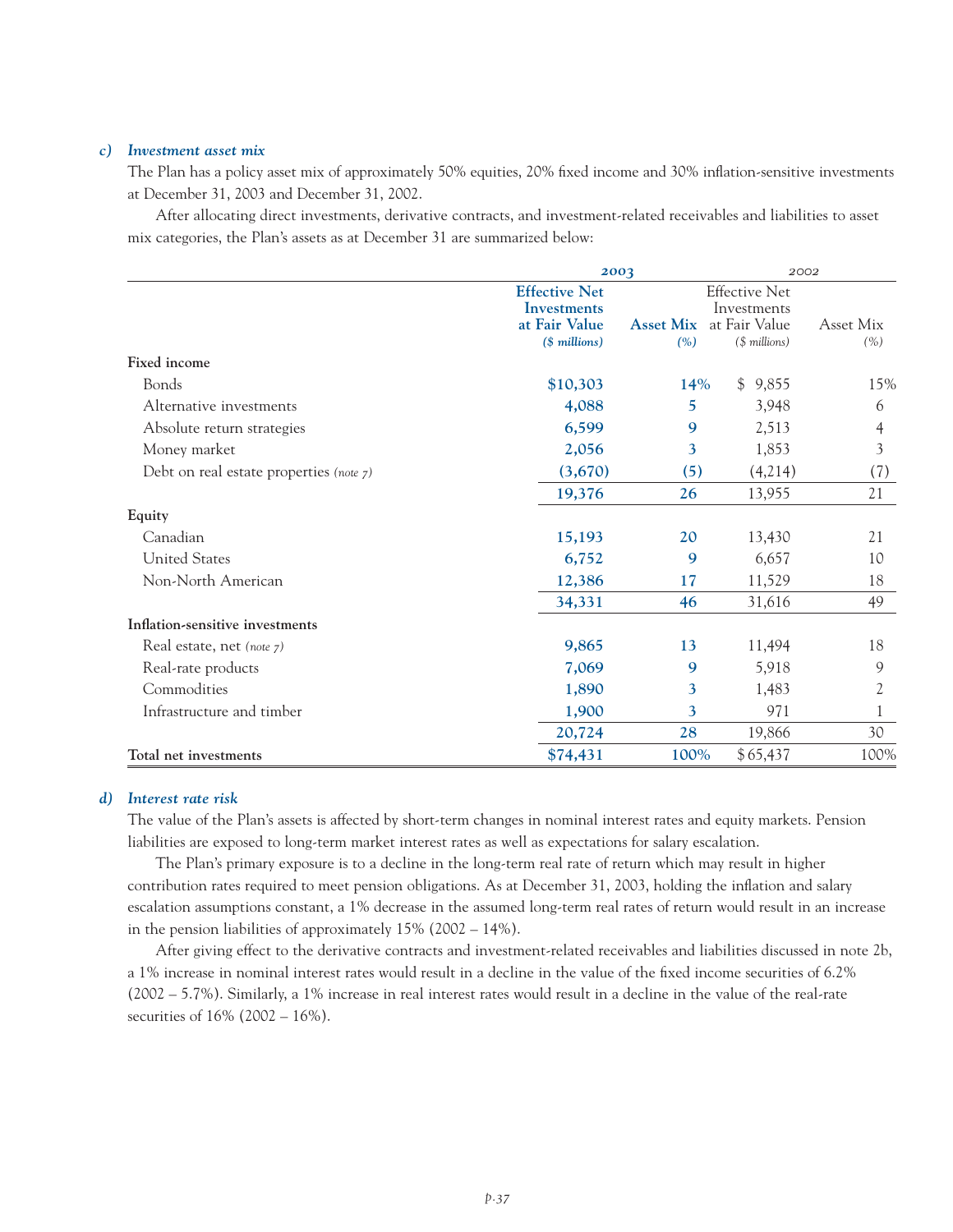#### *e) Credit risk*

At December 31, 2003, the Plan's most significant concentration of credit risk is with the Government of Canada and the Province of Ontario. This concentration relates primarily to the holding of \$16.5 billion of Government of Canada issued securities and \$12.6 billion of non-marketable Province of Ontario Debentures, a receivable from the Province of \$1.4 billion and future provincial funding requirements of the Plan.

The Plan limits derivative contract credit risk by dealing principally with counterparties that have a credit rating of A or higher, and by utilizing an internal credit limit monitoring process, as well as through the use of credit mitigation techniques such as master netting arrangements (which provide for certain rights of offset) and obtaining collateral where appropriate.

#### *f) Foreign currency risk*

Foreign currency exposure arises from the Plan's holdings of foreign currency-denominated investments and related derivative contracts.

As a component of its asset-mix policy, the Plan uses a currency overlay program to hedge approximately 50% of its foreign currency policy allocation to certain Non-North American equities. The Plan also takes trading positions in foreign currencies with the objective of adding value. The Plan's net foreign currency exposure in Canadian dollars after giving effect to the related policy hedge and trading positions, as at December 31, is as follows:

| $($$ millions)         | 2003                      |                 |                |                               | 2002             |
|------------------------|---------------------------|-----------------|----------------|-------------------------------|------------------|
| Currency               | Policy<br><b>Exposure</b> | Policy<br>Hedge | <b>Trading</b> | <b>Net</b><br><b>Exposure</b> | Net.<br>Exposure |
| United States Dollar   | \$10,490                  | \$<br>-         | \$ (5,344)     | \$5,146                       | \$2,739          |
| Euro                   | 4,581                     | (2,260)         | 1,405          | 3,726                         | 4,200            |
| British Pound Sterling | 3,033                     | (1,502)         | 110            | 1,641                         | 1,697            |
| Japanese Yen           | 2,926                     | (1, 457)        | 798            | 2,267                         | 263              |
| Swiss Franc            | 995                       | (495)           | (344)          | 156                           | 615              |
| Swedish Krona          | 312                       | (155)           | 84             | 241                           | 295              |
| Other                  | 1,528                     | -               | 1,943          | 3,471                         | 1,337            |
|                        | \$23,865                  | \$ (5,869)      | \$(1,348)      | \$16,648                      | \$11,146         |

#### *g) Securities lending*

The Plan lends securities as a means of generating incremental income or supporting other investment strategies. As at December 31, 2003, the Plan's investments included loaned securities with a fair value of \$6,108 million (2002 – \$4,399 million). The fair value of securities collateral received in respect of these loans was \$6,015 million  $(2002 - $4,584 \text{ million}).$ 

#### *h) Securities collateral*

Securities with a fair value of \$706 million (2002 – \$644 million) have been deposited or pledged with various financial institutions as collateral or margin.

#### 3. Receivable from the Province of Ontario

The receivable from the Province consists of required matching contributions and interest thereon.

| (\$ millions)               | 2003    | 2002    |
|-----------------------------|---------|---------|
| Contributions receivable    | \$1,303 | \$1,255 |
| Accrued interest receivable |         | 69      |
|                             | \$1,360 |         |

The receivable from the Province consists of \$683 million, which was received in January 2004, and \$677 million to be received in 2005.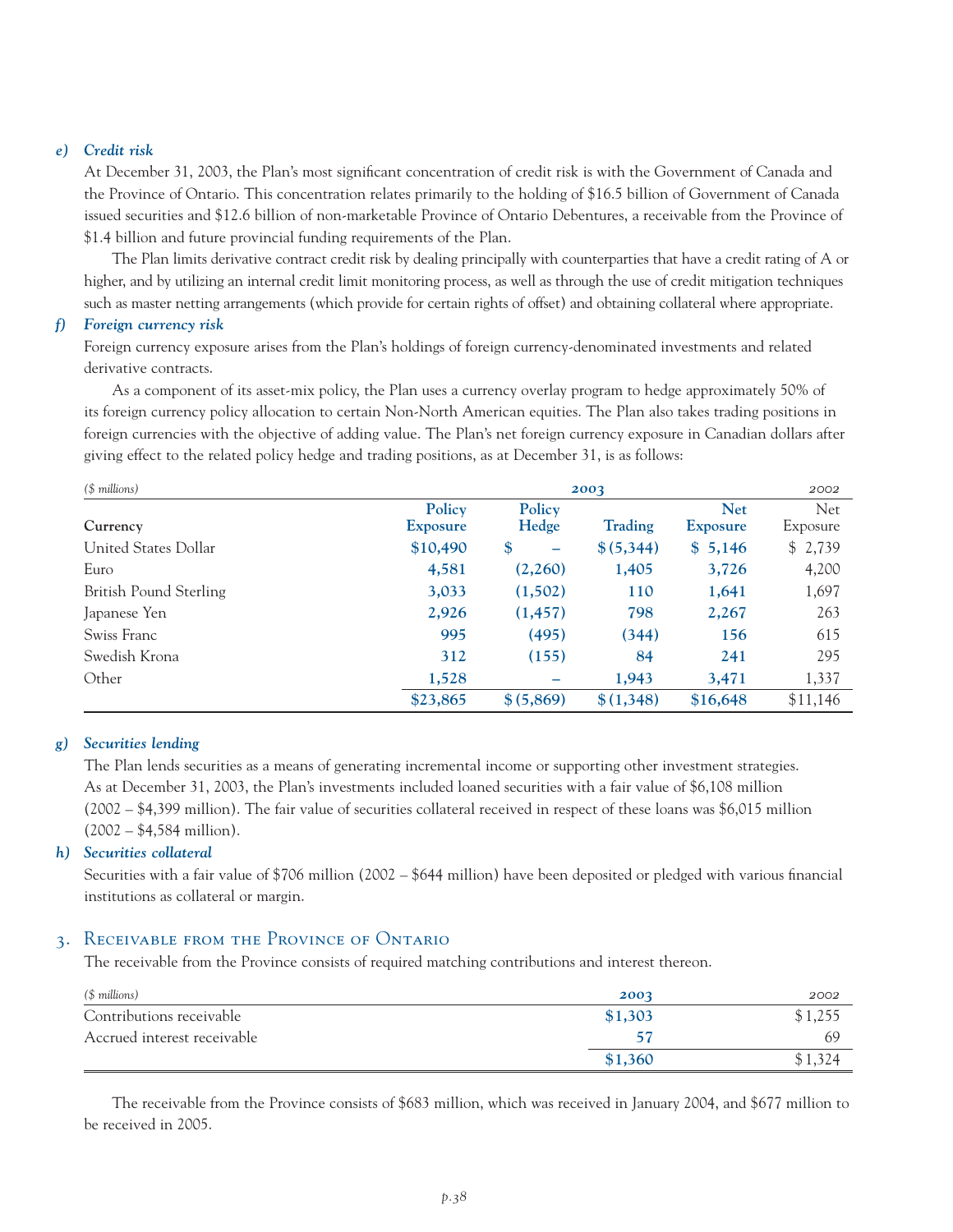## 4. Actuarial Asset Value Adjustment

The actuarial value of net assets available for benefits is determined by reference to market trends consistent with assumptions underlying the valuation of accrued pension benefits. The adjustment represents an accumulated deferred net loss, being the unamortized difference between the actual, and management's best estimate of, return on the Plan's equity investments (including real estate, commodities, alternative investments, infrastructure, and timber). Annual returns that are in excess of (gains) or below (losses) management's best estimate of returns are amortized over five years. The change in actuarial asset value adjustment for the year was  $\frac{6(6,164)}{1}$  million (2002 – \$6,671 million).

Fixed income securities are valued at fair value on a basis consistent with the discount rate used to value the Plan's accrued pension benefits, and therefore do not give rise to the need for an adjustment to net assets.

The following schedule summarizes the composition of the actuarial asset value adjustment as at December 31:

|                | Unamortized<br>(gains)/losses |         |         | Unamortized (gains)/losses<br>to be recognized in |                          | Unamortized<br>(gains)/losses |
|----------------|-------------------------------|---------|---------|---------------------------------------------------|--------------------------|-------------------------------|
| $($$ millions) | 2003                          | 2004    | 2005    | 2006                                              | 2007                     | 2002                          |
| 1999           | \$<br>-                       |         | \$<br>- |                                                   | $\overline{\phantom{0}}$ | \$(1,342)                     |
| 2000           | 224                           | 224     |         |                                                   |                          | 448                           |
| 2001           | 2,622                         | 1,311   | 1,311   |                                                   |                          | 3,933                         |
| 2002           | 4,954                         | 1,651   | 1,651   | 1,652                                             |                          | 6,605                         |
| 2003           | (4,320)                       | (1,080) | (1,080) | (1,080)                                           | (1,080)                  |                               |
|                | \$3,480                       | \$2,106 | \$1,882 | 572                                               | \$(1,080)                | \$9,644                       |

#### 5. Accrued Pension Benefits

#### *a) Actuarial assumptions*

The actuarial assumptions used in determining the value of accrued pension benefits of \$83,123 million (2002 – \$73,665 million) reflect management's best estimate of future economic events and involve both economic and noneconomic assumptions. The non-economic assumptions include considerations such as mortality, withdrawal rates and retirement rates. The primary economic assumptions include the discount rate, salary escalation rate and the inflation rate. The discount rate is set at the market rate, as at the valuation date, of debt obligations with characteristics similar to the Plan's liabilities. The inflation rate is the difference between the yield on Government of Canada long-term nominal bonds and Government of Canada real-return bonds. The salary escalation rate incorporates the inflation rate assumption and long-term expectation of growth in real wages. A summary of the primary economic assumptions, as at December 31, is as follows:

|                        | 2003     | 2002  |
|------------------------|----------|-------|
| Discount rate          | 5.70%    | 5.90% |
| Salary escalation rate | $3.35\%$ | 3.05% |
| Inflation rate         | 2.35%    | 2.05% |

The main economic assumptions were changed as a result of changes in capital markets during 2003. These changes resulted in a net increase in the value of accrued pension benefits of \$5,525 million (2002 – \$5,276 million increase). In addition, changes were made to the assumed early retirement rates to reflect the Plan's experience since early retirement was made available at age 50 in 2001, and to the assumed maximum pension limit payable from registered pension plans to reflect changes from the February 2003 federal budget resulting in increasing the value of accrued pension benefits by \$35 million (2002 – nil). These changes to assumptions resulted in a net increase in the value of accrued pension benefits of \$5,560 million (2002 – \$5,276 million).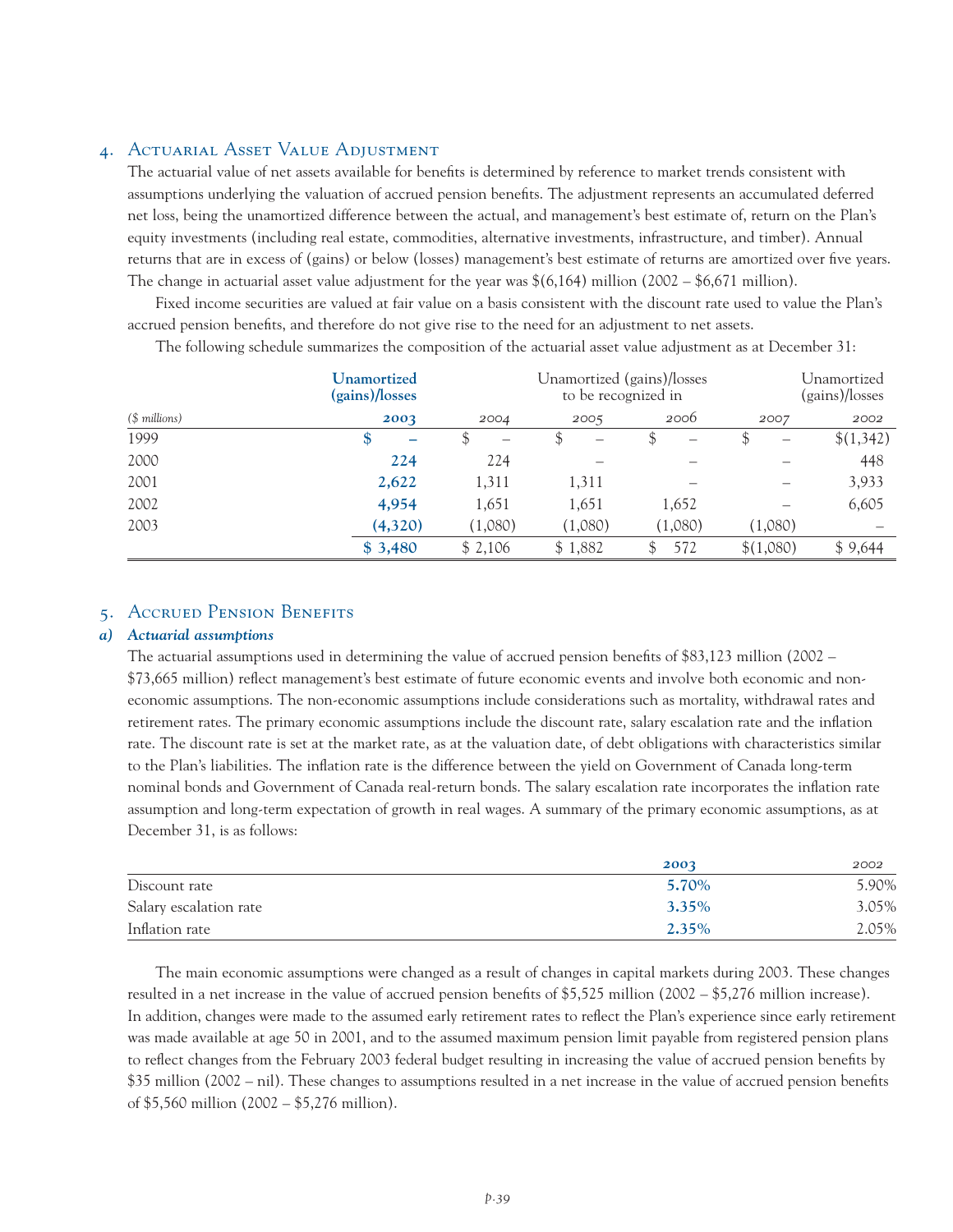#### *b) Plan provisions*

No material amendments were made to the Plan in 2003 or in 2002.

#### *c) Experience gains and losses*

Experience losses of \$785 million (2002 – \$211 million) arose from differences between the actuarial assumptions and actual results.

## 6. Investments in Significant Joint Ventures

Non-publicly traded Canadian equity investments include two significant joint ventures which are subject to ownership agreements providing for joint control: 58% (2002 – 49%) interest in Maple Leaf Sports & Entertainment Ltd. (MLSE), and 50% (2002 – 50%) interest in Luscar Energy Partnership (Luscar).

MLSE operates two professional sporting franchises, one in the National Hockey League and one in the National Basketball Association, and owns a sporting facility in Toronto. The Plan's proportionate share of MLSE assets and liabilities at December 31, 2003 is \$807 million (2002 – \$674 million) and \$378 million (2002 – \$245 million) respectively.

Luscar operates bituminous thermal coal mines in Western Canada. The coal production is sold for the use in the generation of electric power in Canada and elsewhere. The Plan's proportionate share of Luscar assets and liabilities at December 31 is \$840 million (2002 – \$771 million) and \$437 million (2002 – \$518 million) respectively.

## 7. Investment in Real Estate

#### *a) Investment in real estate*

The Plan's investment in real estate, which is comprised of real estate-related investments that are either owned or managed on behalf of the Plan by The Cadillac Fairview Corporation Limited, a wholly owned subsidiary company, as at December 31 is as follows:

| $($$ millions)                 | 2003              |         | 2002       |          |
|--------------------------------|-------------------|---------|------------|----------|
|                                | <b>Fair Value</b> | Cost    | Fair Value | Cost     |
| $\overline{\mathbf{Assets}}^1$ |                   |         |            |          |
| Real estate properties         | \$10,002          | \$9,316 | \$11,183   | \$10,212 |
| Investments                    | 246               | 265     | 641        | 600      |
| Other assets                   | 149               | 153     | 230        | 244      |
| Total assets                   | 10,397            | 9,734   | 12,054     | 11,056   |
| Liabilities                    |                   |         |            |          |
| Debt on real estate properties | 3,670             | 3,503   | 4,214      | 3,876    |
| Other liabilities              | 532               | 423     | 560        | 421      |
| Total liabilities              | 4,202             | 3,926   | 4,774      | 4,297    |
| Net investment in real estate  | \$6,195           | \$5,808 | \$7,280    | \$6,759  |

<sup>1</sup> *As at December 31, 2003, U.S. dollar assets have been hedged by way of foreign currency forward contracts for a notional amount of \$900 million with a fair value of \$13 million (2002 – \$(18) million).*

<sup>2</sup> As at December 31, 2003, there are contingent liabilities for the obligations of certain co-owners in the aggregate amount of \$67.2 million (2002 – \$68.2 million). *However, in each case the co-owners' share of the assets was available for the purpose of satisfying such obligations.*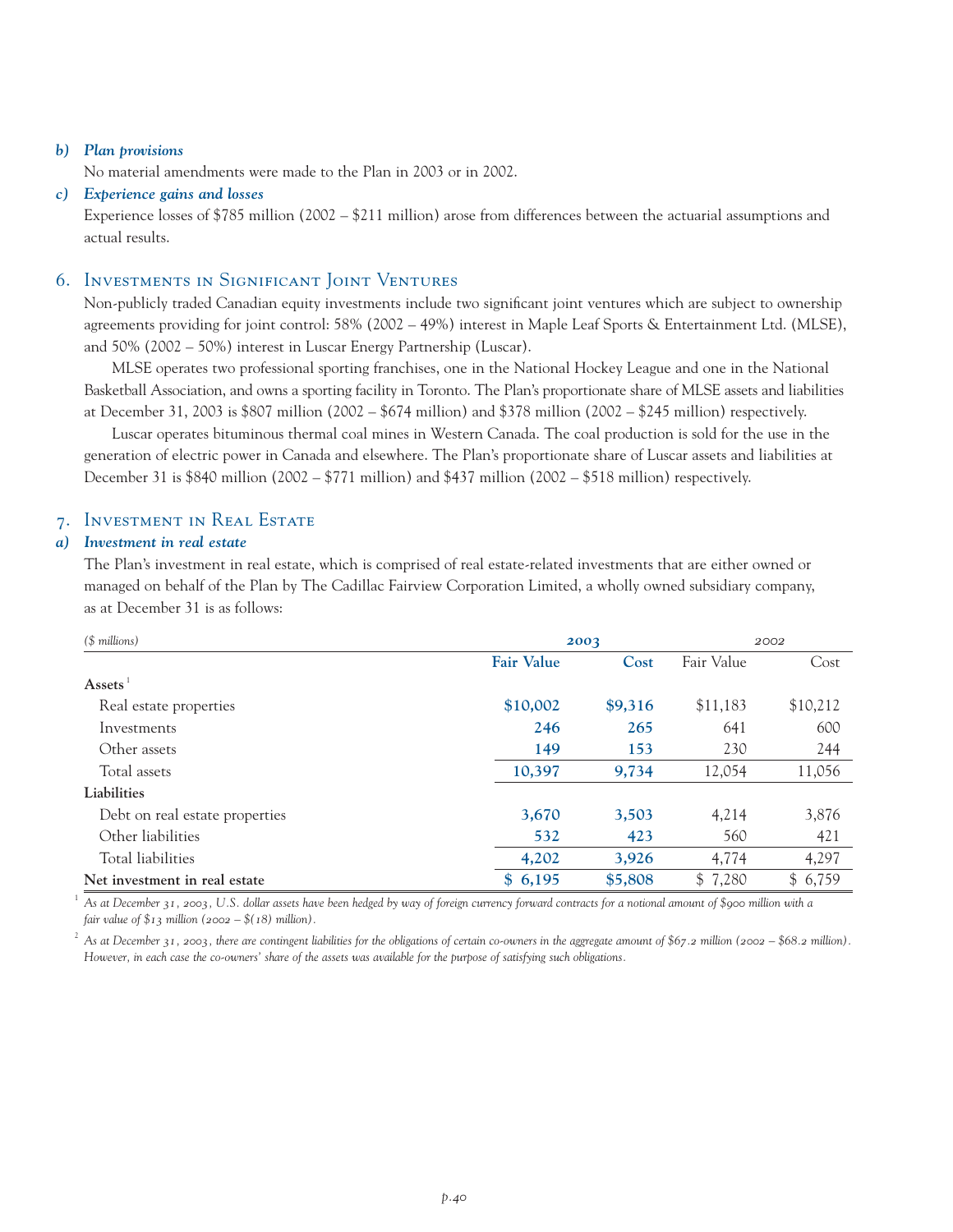## *b) Real estate income*

The Plan's real estate income for the year ended December 31, is as follows:

| $($$ millions)                                               | 2003    | 2002      |
|--------------------------------------------------------------|---------|-----------|
| Revenue                                                      |         |           |
| Rental                                                       | \$1,522 | \$1,686   |
| Investment                                                   | 17      | 12        |
|                                                              | 1,539   | 1,698     |
| Express <sup>1</sup>                                         |         |           |
| Property operating                                           | 699     | 752       |
| General and administrative                                   | 20      | 12        |
| Other                                                        | 18      | 17        |
|                                                              | 737     | 781       |
| Operating income (note 8)                                    | 802     | 917       |
| Interest expense (note 8)                                    | (242)   | (289)     |
|                                                              | 560     | 628       |
| Net investment gain on real estate assets                    | 285     | 65        |
| Net investment gain/(loss) on debt on real estate properties | 162     | (103)     |
| Net real estate income                                       | \$1,007 | \$<br>590 |

<sup>1</sup> *Included in expenses are audit fees of*  $\$1.1$  million (2002 –  $\$1.2$  million) incurred in connection with the audit of the real estate portfolio.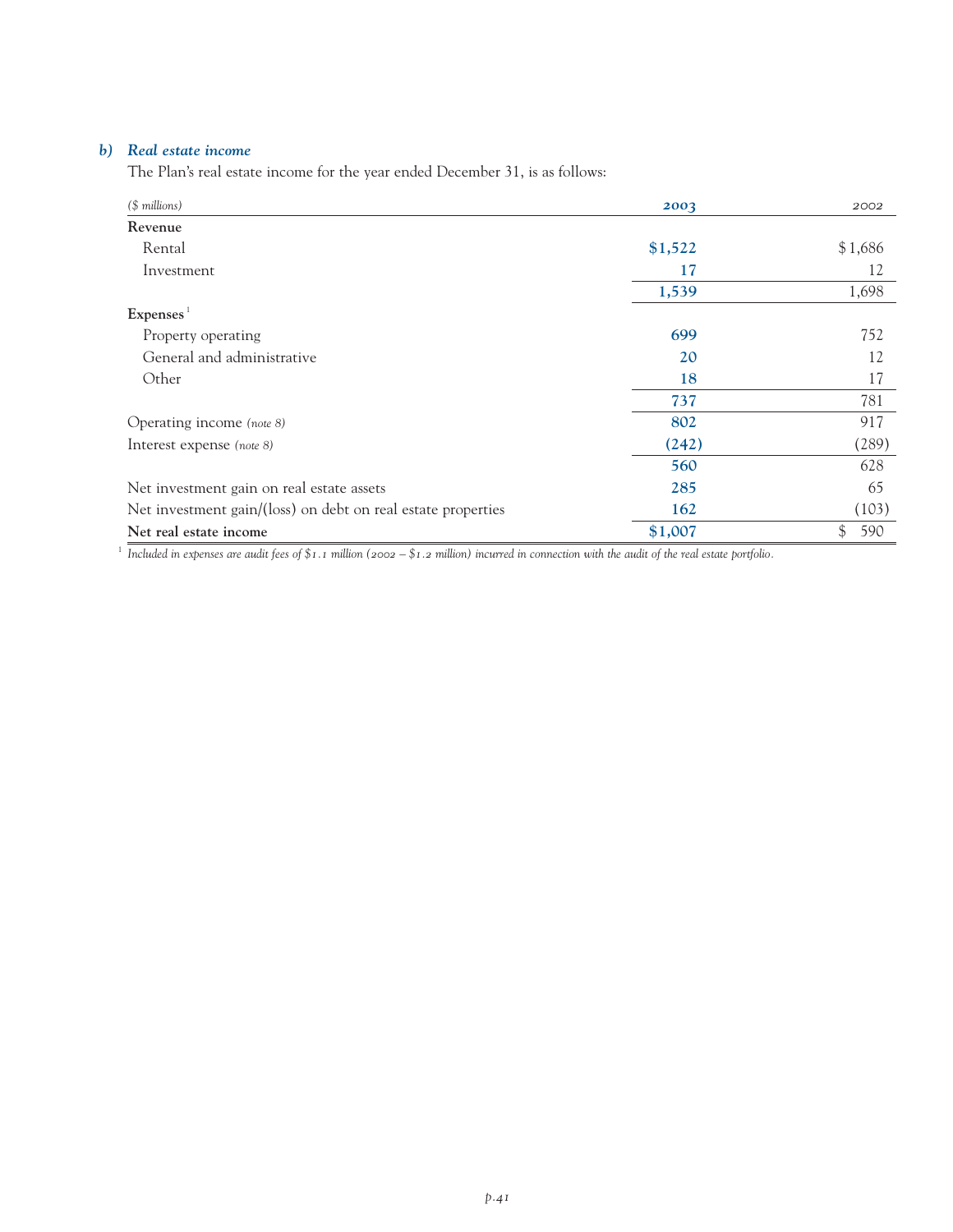## 8. Investment Income/(Loss)

## *a) Investment income/(loss) before allocating the effect of derivative contracts*

Investment income/(loss), before allocating the effect of derivative contracts and before allocating the realized and unrealized net losses, for the year ended December 31, is as follows:

| (\$ millions)                                | 2003     | 2002      |
|----------------------------------------------|----------|-----------|
| Fixed income interest                        |          |           |
| Debentures                                   | \$1,220  | \$1,301   |
| Money-market securities                      | 106      | 98        |
| Bonds                                        | 775      | 706       |
| Net repo interest expense                    | (80)     | (102)     |
| Net swap interest expense                    | (515)    | (636)     |
| Real estate interest expense (note 7b)       | (242)    | (289)     |
|                                              | 1,264    | 1,078     |
| Equity dividend income                       |          |           |
| Canadian equity                              | 277      | 249       |
| United States equity                         | 113      | 70        |
| Non-North American equity                    | 299      | 353       |
|                                              | 689      | 672       |
| Inflation-sensitive investment income        |          |           |
| Real estate operating income (note 7b)       | 802      | 917       |
| Real-rate products                           |          |           |
| Canadian                                     | 175      | 186       |
| <b>United States</b>                         | 24       | 63        |
| Infrastructure and timber                    | 92       | 48        |
|                                              | 1,093    | 1,214     |
|                                              | 3,046    | 2,964     |
| Net gain/(loss) on investments $\frac{1}{1}$ | 8,378    | (4,375)   |
| Investment income/(loss)                     | \$11,424 | \$(1,411) |

<sup>1</sup> *Includes unrealized net gains of* \$6,676 million (2002 – \$3,170 million loss).

### *b) Investment income/(loss)*

Investment income/(loss) by asset class, after allocating the effect of the derivative contracts and net gains/(losses), including foreign currency gains of \$2,057 million (2002 – \$111 million), for the year ended December 31, is as follows:

| (\$ millions)                   | 2003     | 2002      |
|---------------------------------|----------|-----------|
| Fixed income                    | \$2,931  | \$1,577   |
| Canadian equity                 | 2,911    | (986)     |
| United States equity            | 336      | (1,970)   |
| Non-North American equity       | 3,172    | (2, 533)  |
| Inflation-sensitive investments | 2,074    | 2,501     |
|                                 | \$11,424 | \$(1,411) |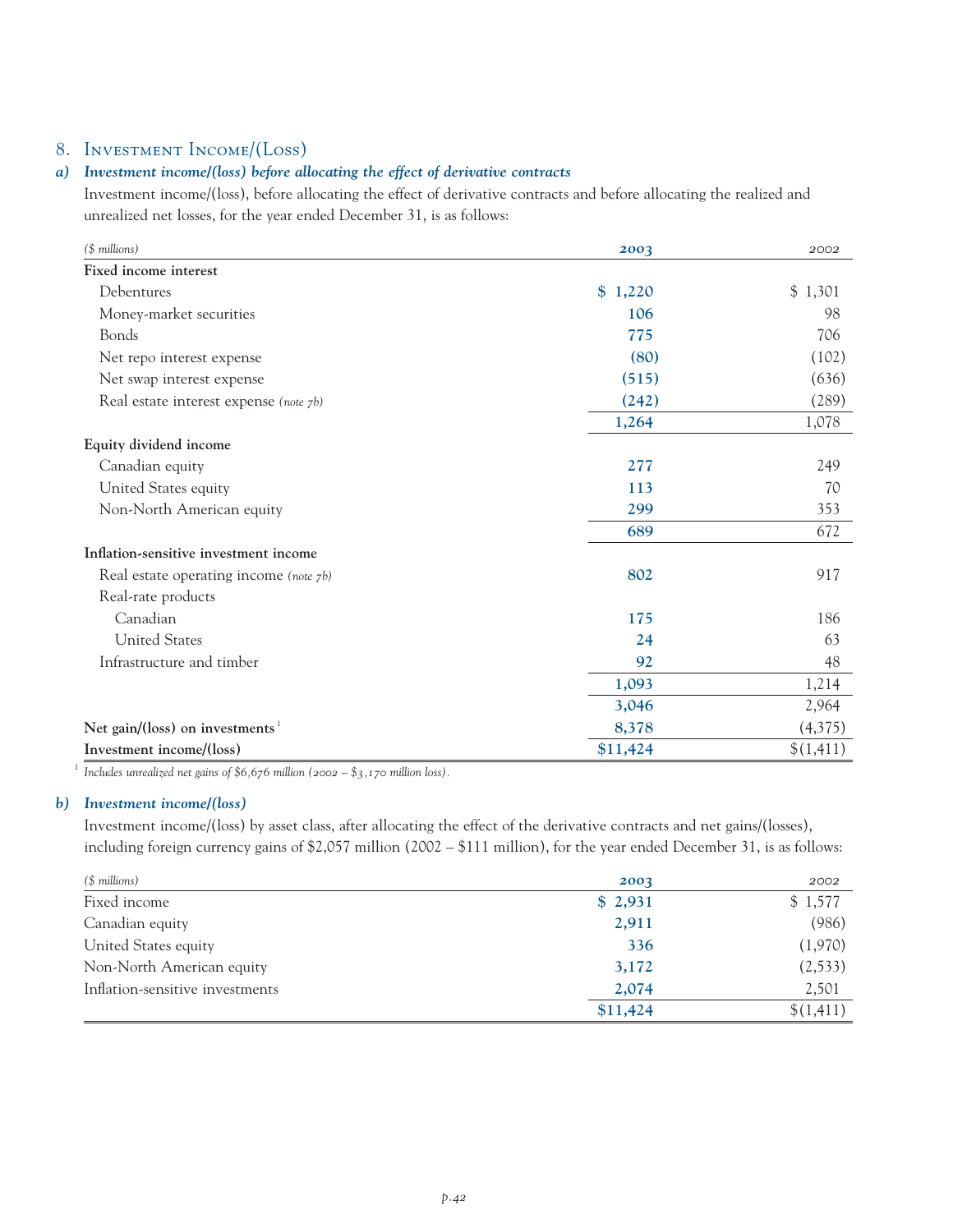## 9. Investment Returns and Related Benchmark Returns

Investment returns and related benchmark returns by investment asset class for the year ended December 31 are as follows:

|                                 |                              | 2003                                             |                       | 2002                               |  |
|---------------------------------|------------------------------|--------------------------------------------------|-----------------------|------------------------------------|--|
|                                 | Investment<br><b>Returns</b> | Investment<br><b>Benchmark</b><br><b>Returns</b> | Investment<br>Returns | Investment<br>Benchmark<br>Returns |  |
| Fixed income <sup>1</sup>       | 18.8%                        | 10.8%                                            | 8.6%                  | 5.1%                               |  |
| Canadian equity                 | 31.5                         | 26.7                                             | (7.7)                 | (12.4)                             |  |
| United States equity            | 6.3                          | 5.3                                              | (22.0)                | (22.7)                             |  |
| Non-North American equity       | 15.2                         | 14.5                                             | (16.0)                | (16.5)                             |  |
| Inflation-sensitive investments | 9.8                          | 6.6                                              | 13.2                  | 12.0                               |  |
| Total Plan                      | 18.0%                        | 13.5%                                            | $(2.0)\%$             | (4.8)%                             |  |

<sup>1</sup> *Includes currency policy hedge, internal absolute return strategies and alternative investments.*

Investment returns have been calculated in accordance with the acceptable methods set forth by the Association for Investment Management and Research and the Pension Investment Association of Canada.

The Plan identifies benchmarks to evaluate the performance of the investment management process. The performance of each asset class is measured against a benchmark that simulates the results of the markets in which the managers invest, except for inflation-sensitive investments, which are generally measured against an inflation-related benchmark.

The total return of the Plan is measured against a Canadian dollar-denominated composite benchmark produced by aggregating Canadian dollar-equivalent returns from each of the policy asset class benchmarks, using the Plan's asset-mix policy weights. The total plan return incorporates the Plan's tactical asset allocation decisions and debt on real estate properties.

## 10. Funding Policy

Statutory actuarial valuations are prepared periodically in accordance with the *Teachers' Pension Act* to determine the funding requirements of the Plan. Active members are currently required to contribute 7.3% of the portion of their salaries covered by the Canada Pension Plan and 8.9% of salaries above this level. Aggregate member contributions are matched by the Province and other employers.

The actuarial methods used to determine statutory pension liabilities are different than those used to calculate the amounts disclosed in these financial statements. The statutory valuations use an actuarial valuation method that is prescribed in the *Teachers' Pension Act*, which takes into account benefits to be earned and contributions to be made after the valuation date for members of the Plan as at the valuation date.

The most recent statutory valuation that has been filed with regulatory authorities was performed as at January 1, 2003 and disclosed a funding surplus of \$1,540 million.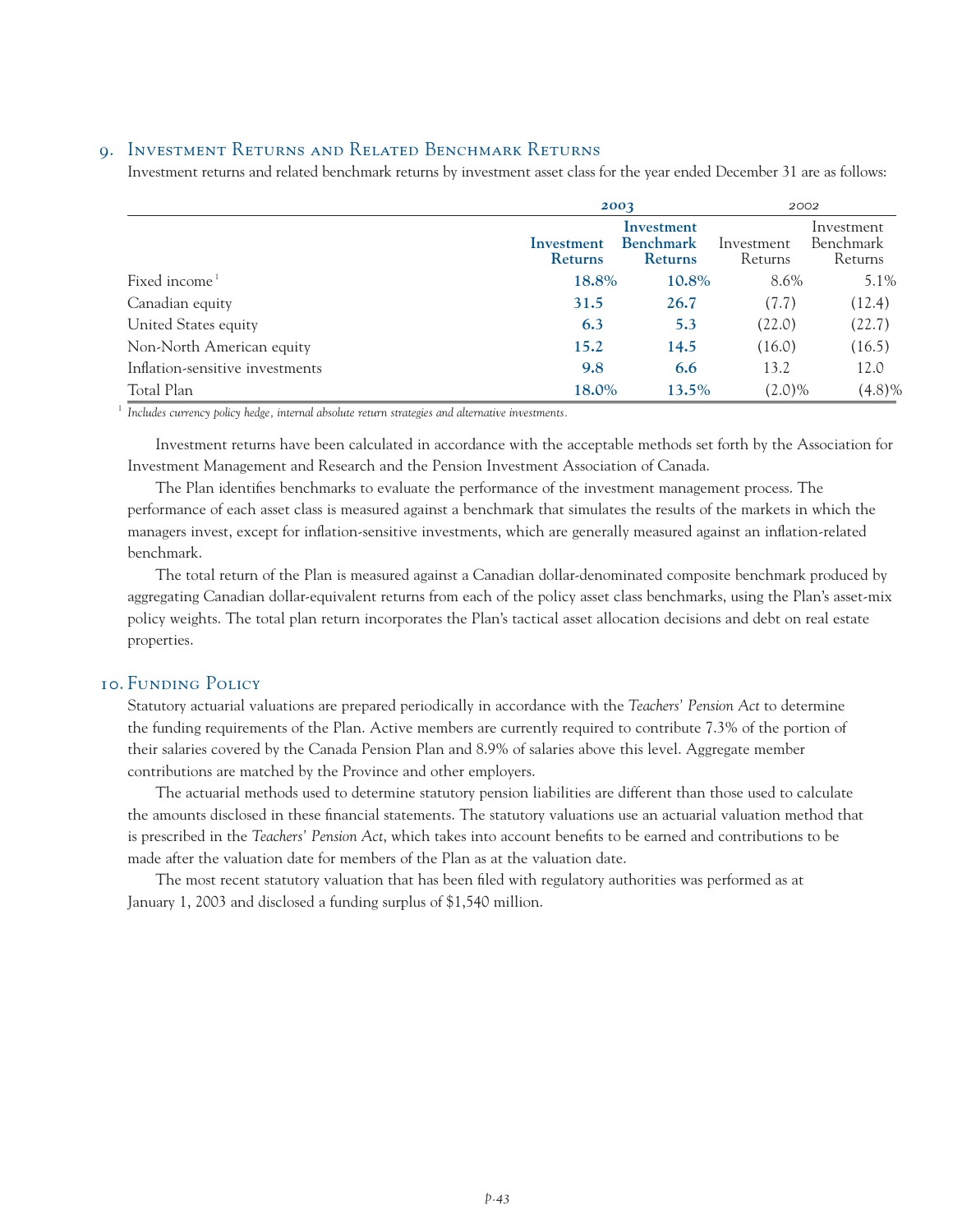## 11. Contributions

| $($$ millions)                     | 2003                 | 2002      |
|------------------------------------|----------------------|-----------|
| Members                            |                      |           |
| Current service                    | $\frac{1}{2}$<br>672 | \$<br>643 |
| Optional credit                    | 21                   | 21        |
|                                    | 693                  | 664       |
| <b>Province of Ontario</b>         |                      |           |
| Current service                    | 664                  | 626       |
| Interest                           | 42                   | 50        |
| Optional credit                    |                      | 14        |
|                                    | 713                  | 690       |
| Other employers                    | 12                   | 11        |
| Transfers from other pension plans | 17                   | 18        |
|                                    | 29                   | 29        |
|                                    | \$1,435              | \$1,383   |

## 12. Benefits

| (\$ millions)            | 2003    | 2002        |
|--------------------------|---------|-------------|
| Retirement pensions      | \$2,969 | \$2,770     |
| Death benefits           | 159     | 152         |
| Disability pensions      | 33      | 33          |
| Commuted value transfers | 22      | 104         |
| Refunds                  | 10      | 8           |
| Transfers to other plans | 6       | $\mathbf Q$ |
|                          | \$3,199 | \$3,076     |

## 13. Administrative Expenses

## *a) Investment expenses (\$ millions) 2003 2002* Salaries, incentives and benefits **\$ 95.2** \$ 56.3 External investment management fees 33.6 16.4 Premises and equipment **9.1** 9.1 Custodial fees **7.2** 6.9 Professional and consulting services<sup>1</sup> 2.9 9.6 Information services **6.4** 6.0 Communication and travel **3.8** 3.3 Statutory audit fees 0.5 Other **1.0** 1.1 Recovery of Goods and Services Tax **(2.8)** (3.8) \$162.1 \$105.4

<sup>1</sup> Included in professional and consulting services are other audit-related fees of \$0.4 million (2002 – \$0.1 million) and non-audit-related fees of nil *(2002 – \$0.1 million) that were paid to the auditors of the Plan.*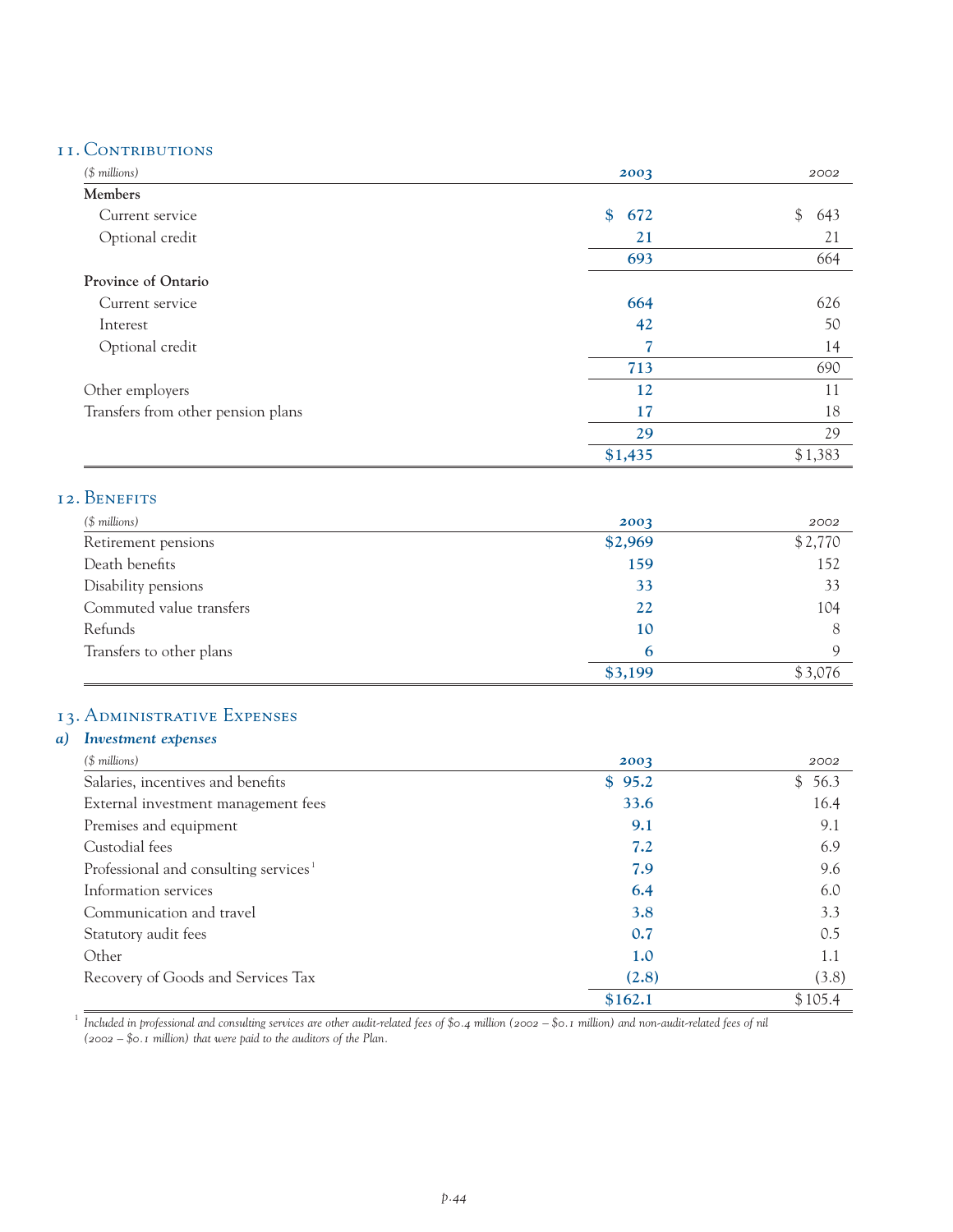#### *b) Member service expenses*

| $($$ millions)                       | 2003   | 2002   |
|--------------------------------------|--------|--------|
| Salaries, incentives and benefits    | \$21.9 | \$21.2 |
| Premises and equipment               | 7.1    | 8.5    |
| Professional and consulting services | 2.1    | 1.7    |
| Communication and travel             | 1.6    | 1.7    |
| Board and committee remuneration     | 0.2    | 0.3    |
| Statutory audit fees                 | 0.2    | 0.2    |
| Other                                | 0.8    | 0.9    |
| Recovery of Goods and Services Tax   | (0.4)  | (1.0)  |
|                                      | \$33.5 | \$33.5 |

#### *c) Remuneration of the Board and committee members*

In April 2003, remuneration rates were revised for Board members. Each Board member receives an annual retainer of \$7,500, plus \$7,500 as a member of the Investment Committee. The Board Chair receives an additional retainer of \$25,000 and the Chairs of the Investment, Governance, Human Resource & Compensation, and Audit & Actuarial Committees receive additional retainers of \$4,000 each.

Fees for committee and other eligible meetings attended are \$625. Board meeting fees are typically combined with Investment Committee fees at \$1,250 per day. The Chair of the Benefits Adjudication Committee receives an additional fee of \$625 for each Benefits Adjudication meeting or hearing attended, to a maximum of six per annum.

Directors receive no additional benefits other than normal expenses for travel, meals and accommodation, as required.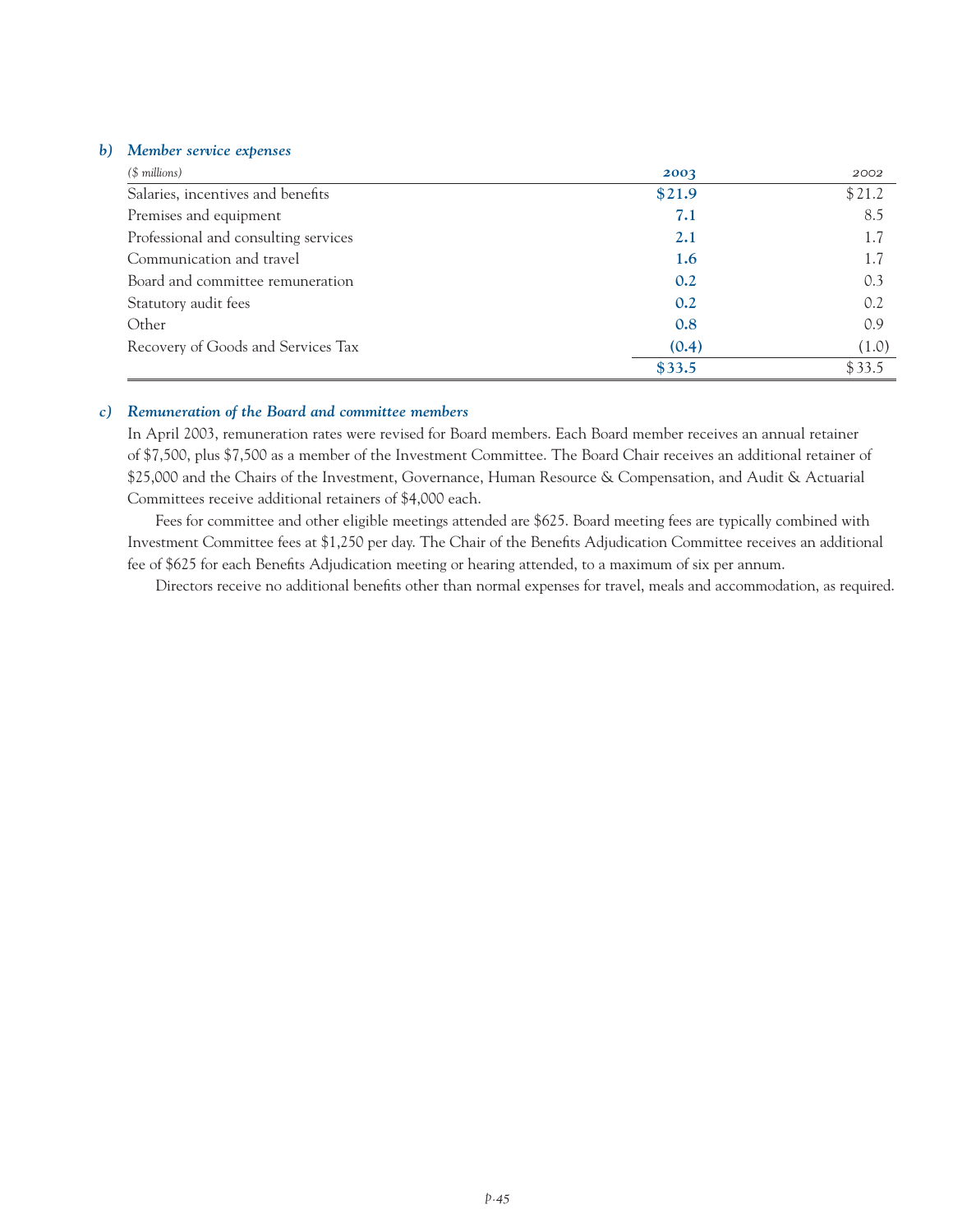#### *d) Executive compensation*

The compensation table represents full disclosure of base salary, annual bonus, long-term incentives and other compensation earned in 2001, 2002 and 2003 by the Chief Executive Officer and the four other most highly compensated executives, excluding subsidiary companies. The Board's advisor for compensation purposes is Towers Perrin.

| Name and                  |      |                    | Annual           | Long-term                                  | Group Term | Other               |
|---------------------------|------|--------------------|------------------|--------------------------------------------|------------|---------------------|
| <b>Principal Position</b> | Year | <b>Base Salary</b> | $\text{Bonus}^1$ | Incentive Plan <sup>2</sup> Life Insurance |            | Compensation        |
| Claude Lamoureux          | 2003 | 434,169            | 590,100          | 1,028,600                                  | 846        | $9,600^3$           |
| President and CEO         | 2002 | 422,000            | 567,600          | 973,400                                    | 885        | 9,620               |
|                           | 2001 | 410,769            | 543,400          | 957,400                                    | 1,017      | 9,600               |
| <b>Robert Bertram</b>     | 2003 | 338,246            | 648,300          | 703,700                                    | 659        | 14,562 <sup>4</sup> |
| Executive VP              | 2002 | 326,115            | 624,000          | 618,100                                    | 684        | 14,323              |
| Investments               | 2001 | 316,538            | 554,600          | 876,200                                    | 784        | 14,125              |
| <b>Neil Petroff</b>       | 2003 | 227,038            | 457,400          | 467,400                                    | 442        |                     |
| Senior VP, Int'l Equity   | 2002 | 220,299            | 434,100          | 364,900                                    | 462        |                     |
| Indices, Fixed Income     | 2001 | 214,846            | 419,600          | 629,400                                    | 532        |                     |
| and Foreign Exchange      |      |                    |                  |                                            |            |                     |
| <b>Brian Gibson</b>       | 2003 | 225,615            | 454,600          | 397,000                                    | 440        |                     |
| Senior VP, Global         | 2002 | 209,708            | 438,200          | 282,300                                    | 438        |                     |
| <b>Active Equities</b>    | 2001 | 196,615            | 397,200          | 275,900                                    | 486        |                     |
| Morgan McCague            | 2003 | 218,892            | 414,200          | 437,800                                    | 426        |                     |
| Senior VP, Quantitative   | 2002 | 212,769            | 398,400          | 393,500                                    | 446        |                     |
| Investments               | 2001 | 206,154            | 391,000          | 565,000                                    | 510        | 4,000 <sup>5</sup>  |

<sup>1</sup> *Annual bonuses for investment executives are based on a combination of total fund, asset class, and individual performance. Investment performance is measured in dollars of value added above established benchmarks. Performance versus benchmark is measured over four annual performance periods. Participants can earn annual bonuses from 0 to 5 times the target level for the position based on performance results over the four-year period. Annual bonuses for other executive staff are based on achievement of corporate and divisional objectives.*

<sup>2</sup> The Investment Long-term Incentive Plan (LTIP) provides initial cash grants to participants as a percentage of annual base salary at the beginning of a *performance cycle plus annual bonus from the year preceding the performance cycle. Initial grant values grow with the Total Fund absolute rate of return and by the performance multipliers based on the Total Fund and Asset Class dollar value added performance over established benchmarks. The maximum multiplier for combined Total Fund and Asset Class performance is 5 times for all performance periods up to and including the 2000–2003 cycle. Beginning with the 2001–2004 performance period, the maximum multiplier for combined Total Fund and Asset Class performance increases to 10 times.*

*Following a competitive review in 2003, initial grant levels under the Investment LTIP will be reduced between 25% and 33%, beginning with the 2004–2007 performance period.*

<sup>3</sup> *Automobile allowance.*

<sup>4</sup> *Includes an automobile allowance of \$8,000 per annum plus unused vacation cashout.*

<sup>5</sup> *Unused vacation cashout.*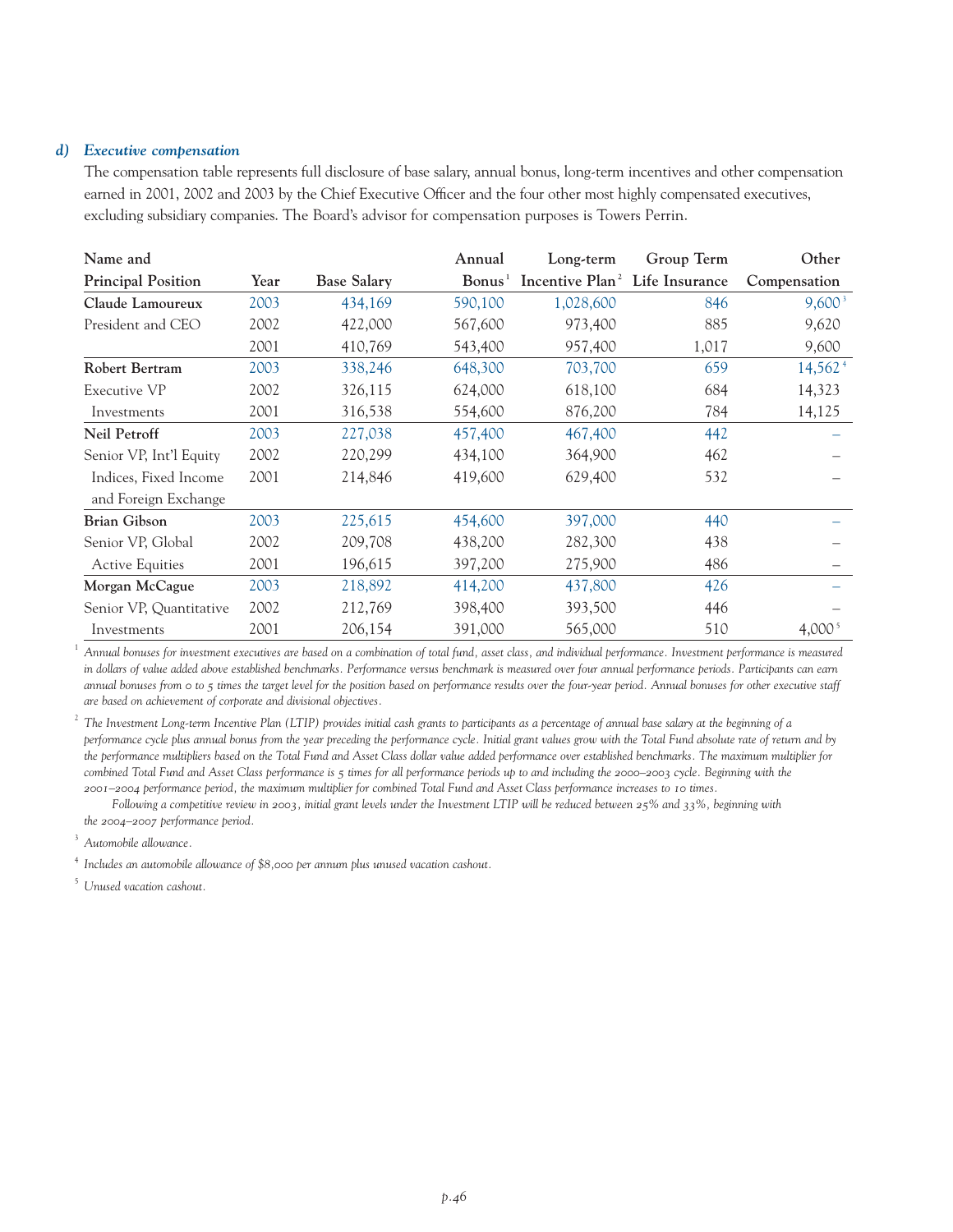#### *e) Retirement benefits*

Executive employees of the Ontario Teachers' Pension Plan participate in the Public Service Pension Plan (PSPP) and the Public Service Supplementary Benefits Account (SBA). These plans combined provide indexed pension benefits equal to 2% of the executive's best five-year average annual base salary for each year of service, less a Canada Pension Plan integration formula. Benefits under these plans combined are capped by the base salary reached at the maximum pension contribution permitted under the *Income Tax Act (Canada)* regulations. Benefits provided under the PSPP and SBA, combined, are summarized in the chart below:

|                                     | Years in Service |          |          |          |
|-------------------------------------|------------------|----------|----------|----------|
| <b>Average Pensionable Earnings</b> | 15               | 20       | 25       | 30       |
| \$150,000                           | \$40,975         | \$54,633 | \$68,292 | \$81,950 |
| 200,000                             | 55,975           | 74,633   | 93,292   | 111,950  |
| 216,700                             | 60,985           | 81,313   | 101,642  | 121,970  |
| 250,000                             | 60,985           | 81,313   | 101,642  | 121,970  |
| 300,000                             | 60,985           | 81,313   | 101,642  | 121,970  |
| 350,000                             | 60,985           | 81,313   | 101,642  | 121,970  |

Executives earning 2003 annual salaries in excess of \$216,700 also participate in a non-registered, unfunded Supplemental Employee Retirement Plan (SERP). This plan provides non-indexed retirement benefits equal to 2% of the executive's best three-year average annual salary for each year of service, less the initial annual pension to which the executive is entitled under the PSPP and SBA, combined.

For executives at the Executive Vice-President level and above, average annual salary includes a percentage of annual incentive, building at 20% per year to 100%.

For executives at the Senior Vice-President level, having attained the age of 55, average annual salary includes a percentage of annual incentive, building at 10% per year to 50%.

The total cumulative future liability for the SERP plan accrued at December 31, 2003 was \$5.6 million  $(2002 - $3.1 \text{ million}).$ 

#### 14. Retirement Compensation Arrangement

The Retirement Compensation Arrangement (RCA) was established pursuant to an agreement between the Province of Ontario and the Ontario Teachers' Federation (the co-sponsors). It provides to the members of the Plan certain benefits that would have been provided under the Registered Pension Plan, but for amendments made to the *Income Tax Act (Canada)* and its Regulations that restrict benefits that may be provided under a registered plan for periods of service after 1991.

The RCA is administered under a trust separate from the assets of the Registered Pension Plan. The Board has been appointed by the co-sponsors to act as the trustee of the RCA.

Because the RCA is a separate trust, the net assets available for benefits and the value of accrued benefits and deficit, referred to below, have not been included in the accompanying financial statements of the Registered Pension Plan.

The RCA is funded on a pay-as-you-go basis from a portion of the contributions made to the Board by teachers, the Province of Ontario and designated private schools and organizations. The portion is based on a rate determined periodically by the Board's independent actuary in a manner that is expected to be sufficient to pay the benefits over the next 12 months. Due to the funding policy adopted by the co-sponsors, the assets will continue to be substantially less than the liabilities.

In addition, because it is difficult to predict the benefits expected to be paid over the next 12 months, it may be possible that the assets may be insufficient to pay the benefits. In such a case, the payment of benefits will be temporarily suspended and contributions raised in order to fund the payments that are due under the RCA.